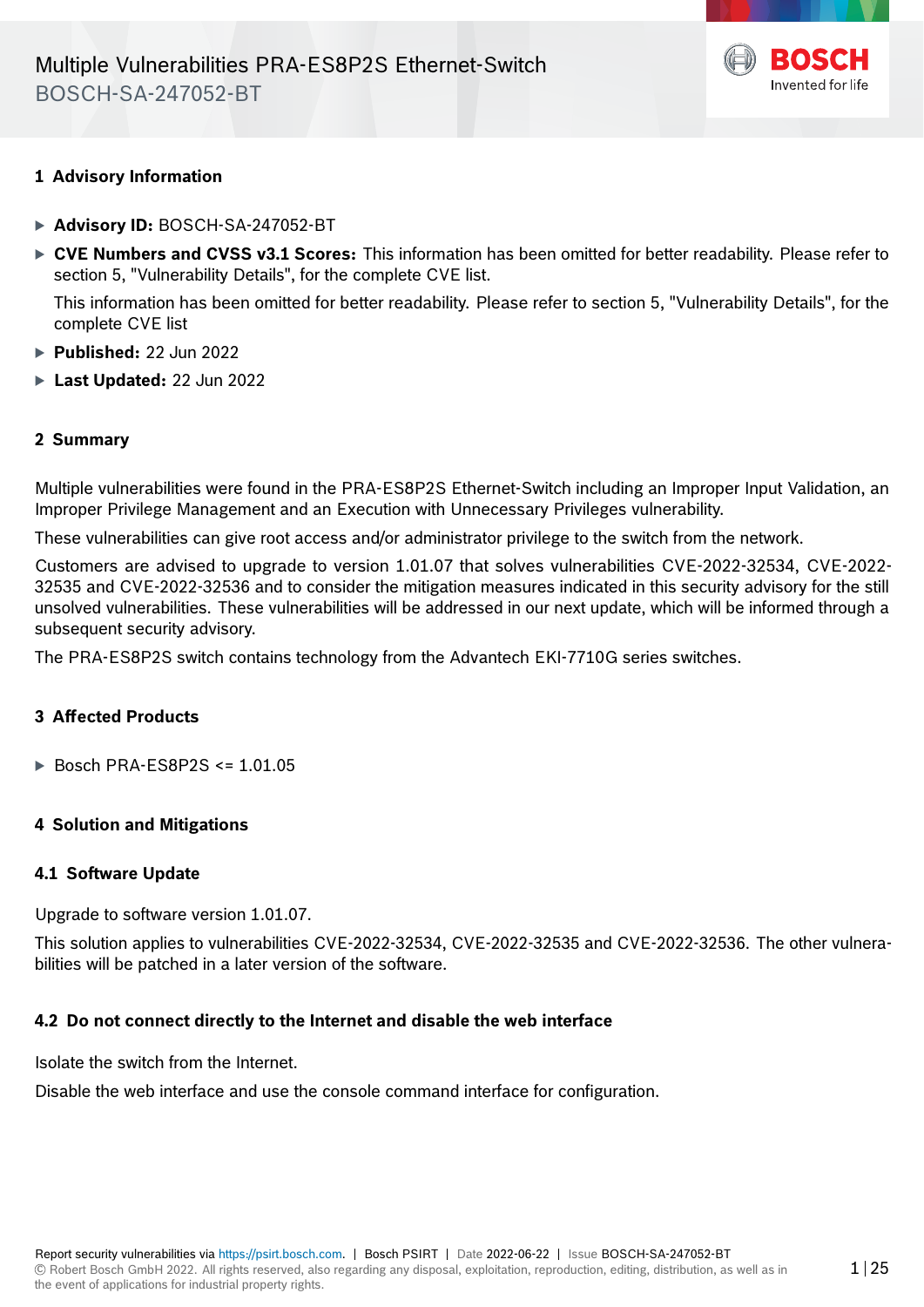

 $2|25$ 

# **5 Vulnerability Details**

## **5.1 CVE-2006-5701**

CVE description: Double free vulnerability in squashfs module in the Linux kernel 2.6.x, as used in Fedora Core 5 and possibly other distributions, allows local users to cause a denial of service by mounting a crafted squashfs filesystem.

► CVSS Vector String: n/a

# **5.2 CVE-2006-5757**

CVE description: Race condition in the \_\_find\_get\_block\_slow function in the ISO9660 filesystem in Linux 2.6.18 and possibly other versions allows local users to cause a denial of service (infinite loop) by mounting a crafted ISO9660 filesystem containing malformed data structures.

- ▶ Problem Type:
	- ▶ [CWE-399](https://cwe.mitre.org/data/definitions/399.html)
	- $\triangleright$  [CWE-17](https://cwe.mitre.org/data/definitions/17.html)
- ► CVSS Vector String: n/a

#### **5.3 CVE-2006-5823**

CVE description: The zlib inflate function in Linux kernel 2.6.x allows local users to cause a denial of service (crash) via a malformed filesystem that uses zlib compression that triggers memory corruption, as demonstrated using cramfs.

► CVSS Vector String: n/a

#### **5.4 CVE-2006-6058**

CVE description: The minix filesystem code in Linux kernel 2.6.x before 2.6.24, including 2.6.18, allows local users to cause a denial of service (hang) via a malformed minix file stream that triggers an infinite loop in the minix\_bmap function. NOTE: this issue might be due to an integer overflow or signedness error.

- **Problem Type:** 
	- $\triangleright$  [CWE-189](https://cwe.mitre.org/data/definitions/189.html)
- ► CVSS Vector String: n/a

#### **5.5 CVE-2007-1592**

CVE description: net/ipv6/tcp\_ipv6.c in Linux kernel 2.6.x up to 2.6.21-rc3 inadvertently copies the ipv6\_fl\_socklist from a listening TCP socket to child sockets, which allows local users to cause a denial of service (OOPS) or double free by opening a listening IPv6 socket, attaching a flow label, and connecting to that socket.

**Problem Type:**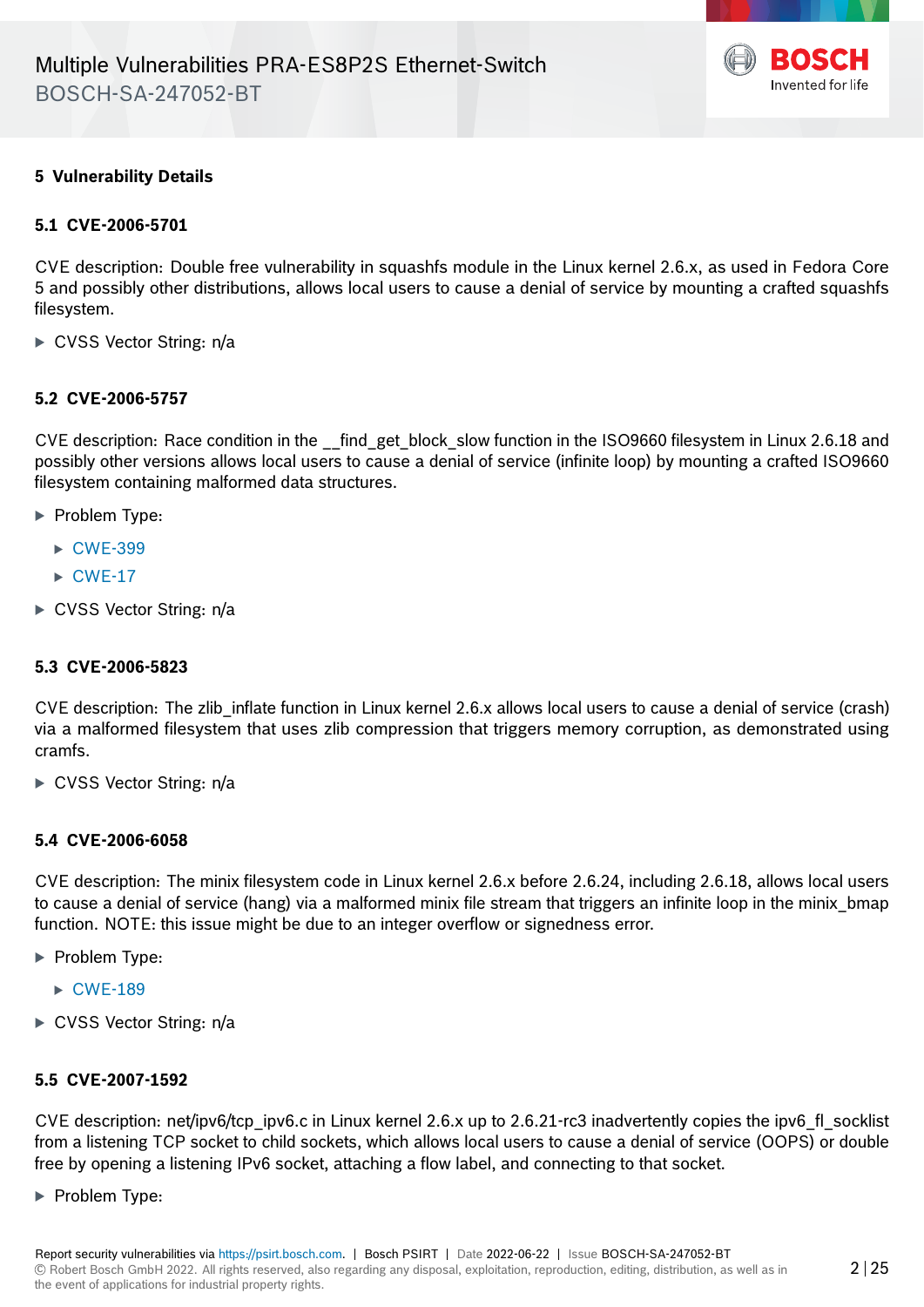

# $\triangleright$  [CWE-119](https://cwe.mitre.org/data/definitions/119.html)

► CVSS Vector String: n/a

## **5.6 CVE-2007-2453**

CVE description: The random number feature in Linux kernel 2.6 before 2.6.20.13, and 2.6.21.x before 2.6.21.4, (1) does not properly seed pools when there is no entropy, or (2) uses an incorrect cast when extracting entropy, which might cause the random number generator to provide the same values after reboots on systems without an entropy source.

► CVSS Vector String: n/a

# **5.7 CVE-2007-2876**

CVE description: The sctp\_new function in (1) ip\_conntrack\_proto\_sctp.c and (2) nf\_conntrack\_proto\_sctp.c in Netfilter in Linux kernel 2.6 before 2.6.20.13, and 2.6.21.x before 2.6.21.4, allows remote attackers to cause a denial of service by causing certain invalid states that trigger a NULL pointer dereference.

 $\triangleright$  CVSS Vector String: n/a

#### **5.8 CVE-2007-3642**

CVE description: The decode\_choice function in net/netfilter/nf\_conntrack\_h323\_asn1.c in the Linux kernel before 2.6.20.15, 2.6.21.x before 2.6.21.6, and before 2.6.22 allows remote attackers to cause a denial of service (crash) via an encoded, out-of-range index value for a choice field, which triggers a NULL pointer dereference.

- **Problem Type:** 
	- $\triangleright$  [CWE-189](https://cwe.mitre.org/data/definitions/189.html)
- ► CVSS Vector String: n/a

#### **5.9 CVE-2007-5093**

CVE description: The disconnect method in the Philips USB Webcam (pwc) driver in Linux kernel 2.6.x before 2.6.22.6 "relies on user space to close the device," which allows user-assisted local attackers to cause a denial of service (USB subsystem hang and CPU consumption in khubd) by not closing the device after the disconnect is invoked. NOTE: this rarely crosses privilege boundaries, unless the attacker can convince the victim to unplug the affected device.

- · Problem Type:
	- ▶ [CWE-399](https://cwe.mitre.org/data/definitions/399.html)
- CVSS Vector String: n/a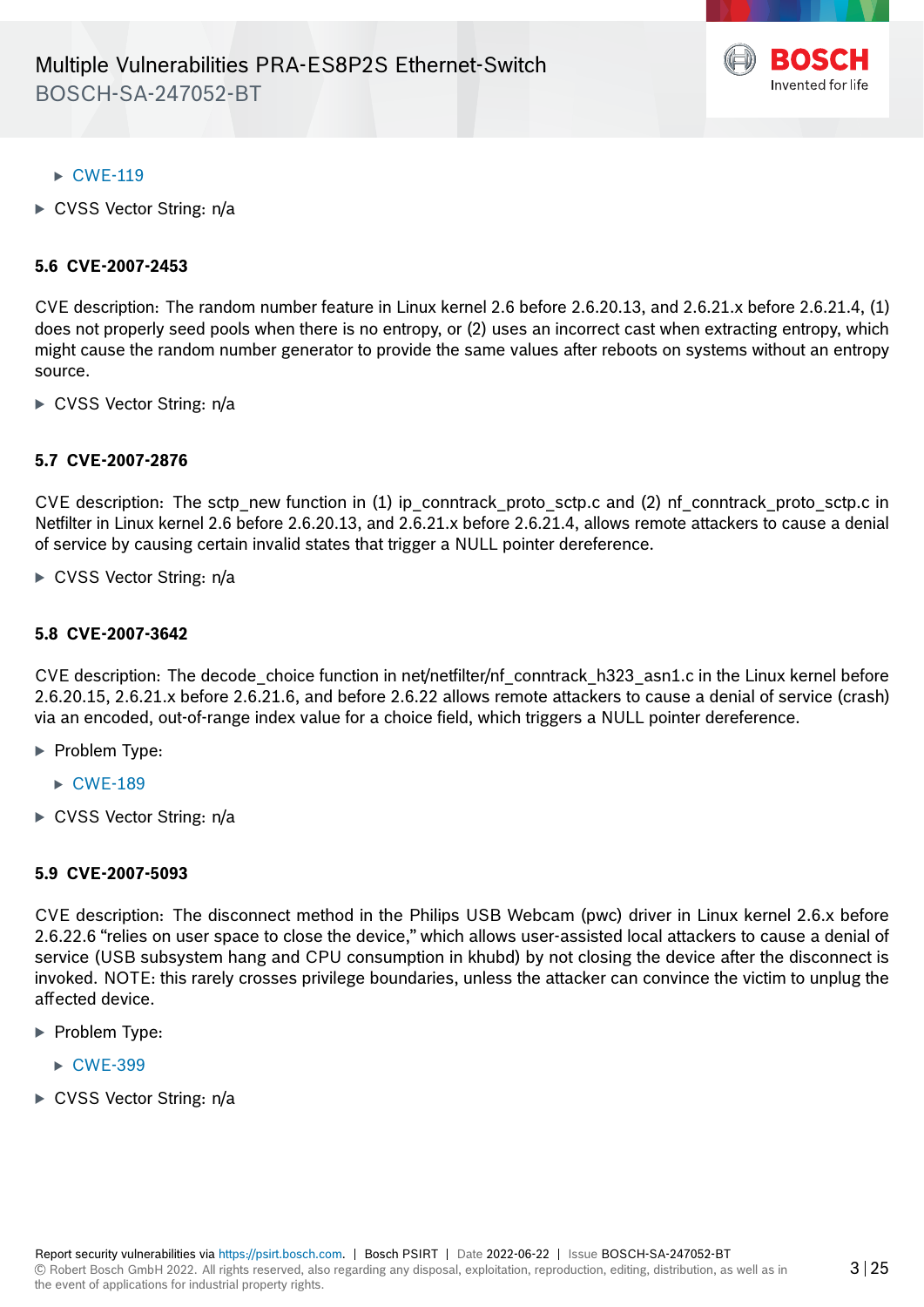

## **5.10 CVE-2008-0600**

CVE description: The vmsplice to pipe function in Linux kernel 2.6.17 through 2.6.24.1 does not validate a certain userspace pointer before dereference, which allows local users to gain root privileges via crafted arguments in a vmsplice system call, a different vulnerability than CVE-2008-0009 and CVE-2008-0010.

- **Problem Type:** 
	- $\triangleright$  [CWE-94](https://cwe.mitre.org/data/definitions/94.html)
- ► CVSS Vector String: n/a

## **5.11 CVE-2008-1294**

CVE description: Linux kernel 2.6.17, and other versions before 2.6.22, does not check when a user attempts to set RLIMIT CPU to 0 until after the change is made, which allows local users to bypass intended resource limits.

- ▶ Problem Type:
	- $\triangleright$  [CWE-20](https://cwe.mitre.org/data/definitions/20.html)
	- ▶ [CWE-399](https://cwe.mitre.org/data/definitions/399.html)
- ► CVSS Vector String: n/a

#### **5.12 CVE-2008-1669**

CVE description: Linux kernel before 2.6.25.2 does not apply a certain protection mechanism for fcntl functionality, which allows local users to (1) execute code in parallel or (2) exploit a race condition to obtain "re-ordered access to the descriptor table."

- · Problem Type:
	- $\triangleright$  [CWE-94](https://cwe.mitre.org/data/definitions/94.html)
	- $\triangleright$  [CWE-362](https://cwe.mitre.org/data/definitions/362.html)
- ► CVSS Vector String: n/a

#### **5.13 CVE-2008-2365**

CVE description: Race condition in the ptrace and utrace support in the Linux kernel 2.6.9 through 2.6.25, as used in Red Hat Enterprise Linux (RHEL) 4, allows local users to cause a denial of service (oops) via a long series of PTRACE\_ATTACH ptrace calls to another user's process that trigger a conflict between utrace\_detach and report\_quiescent, related to "late ptrace\_may\_attach() check" and "race around &dead\_engine\_ops setting," a different vulnerability than CVE-2007-0771 and CVE-2008-1514. NOTE: this issue might only affect kernel versions before 2.6.16.x.

- **Problem Type:** 
	- $\triangleright$  [CWE-362](https://cwe.mitre.org/data/definitions/362.html)
- ► CVSS Vector String: n/a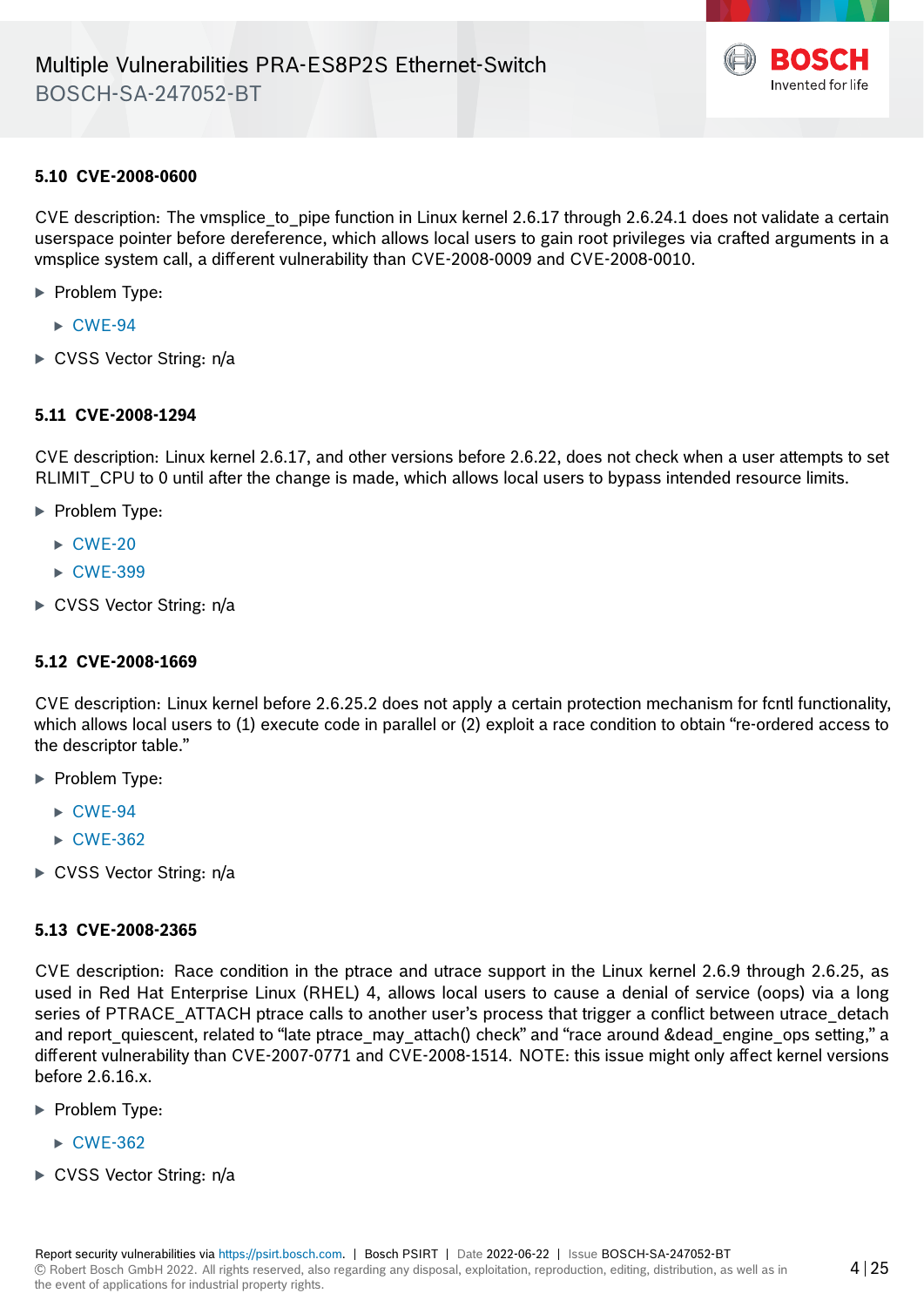

# **5.14 CVE-2008-2750**

CVE description: The pppol2tp recvmsg function in drivers/net/pppol2tp.c in the Linux kernel 2.6 before 2.6.26-rc6 allows remote attackers to cause a denial of service (kernel heap memory corruption and system crash) and possibly have unspecified other impact via a crafted PPPOL2TP packet that results in a large value for a certain length variable.

- · Problem Type:
	- $\triangleright$  [CWE-20](https://cwe.mitre.org/data/definitions/20.html)
- ► CVSS Vector String: n/a

# **5.15 CVE-2008-4609**

CVE description: The TCP implementation in (1) Linux, (2) platforms based on BSD Unix, (3) Microsoft Windows, (4) Cisco products, and probably other operating systems allows remote attackers to cause a denial of service (connection queue exhaustion) via multiple vectors that manipulate information in the TCP state table, as demonstrated by sockstress.

► CVSS Vector String: n/a

#### **5.16 CVE-2009-0778**

CVE description: The icmp\_send function in net/ipv4/icmp.c in the Linux kernel before 2.6.25, when configured as a router with a REJECT route, does not properly manage the Protocol Independent Destination Cache (aka DST) in some situations involving transmission of an ICMP Host Unreachable message, which allows remote attackers to cause a denial of service (connectivity outage) by sending a large series of packets to many destination IP addresses within this REJECT route, related to an "rt\_cache leak."

► CVSS Vector String: n/a

# **5.17 CVE-2009-2406**

CVE description: Stack-based buffer overflow in the parse\_tag\_11\_packet function in fs/ecryptfs/keystore.c in the eCryptfs subsystem in the Linux kernel before 2.6.30.4 allows local users to cause a denial of service (system crash) or possibly gain privileges via vectors involving a crafted eCryptfs file, related to not ensuring that the key signature length in a Tag 11 packet is compatible with the key signature buffer size.

- ▶ Problem Type:
	- $\triangleright$  [CWE-119](https://cwe.mitre.org/data/definitions/119.html)
- ► CVSS Vector String: n/a

#### **5.18 CVE-2009-4496**

CVE description: Boa 0.94.14rc21 writes data to a log file without sanitizing non-printable characters, which might allow remote attackers to modify a window's title, or possibly execute arbitrary commands or overwrite files, via an HTTP request containing an escape sequence for a terminal emulator.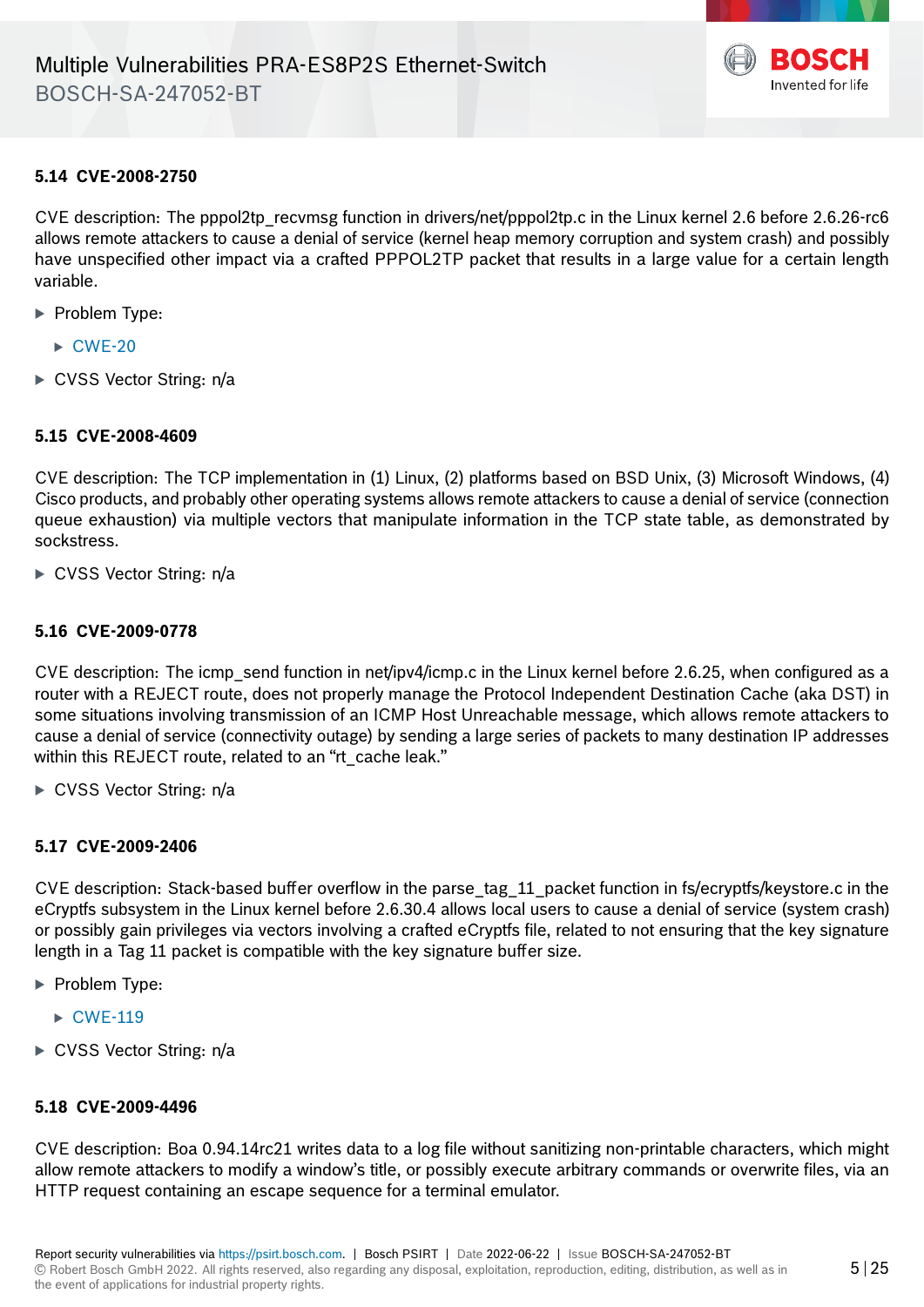

- · Problem Type:
	- $\triangleright$  [CWE-20](https://cwe.mitre.org/data/definitions/20.html)
- ► CVSS Vector String: n/a

## **5.19 CVE-2010-5298**

CVE description: Race condition in the ssl3\_read\_bytes function in s3\_pkt.c in OpenSSL through 1.0.1g, when SSL\_MODE\_RELEASE\_BUFFERS is enabled, allows remote attackers to inject data across sessions or cause a denial of service (use-after-free and parsing error) via an SSL connection in a multithreaded environment.

- **Problem Type:** 
	- $\triangleright$  [CWE-362](https://cwe.mitre.org/data/definitions/362.html)
- ► CVSS Vector String: n/a

#### **5.20 CVE-2011-0726**

CVE description: The do\_task\_stat function in fs/proc/array.c in the Linux kernel before 2.6.39-rc1 does not perform an expected uid check, which makes it easier for local users to defeat the ASLR protection mechanism by reading the start code and end code fields in the /proc/#####/stat file for a process executing a PIE binary.

- **Problem Type:** 
	- $\triangleright$  [CWE-20](https://cwe.mitre.org/data/definitions/20.html)
- ► CVSS Vector String: n/a

#### **5.21 CVE-2011-1090**

CVE description: The \_\_nfs4\_proc\_set\_acl function in fs/nfs/nfs4proc.c in the Linux kernel before 2.6.38 stores NFSv4 ACL data in memory that is allocated by kmalloc but not properly freed, which allows local users to cause a denial of service (panic) via a crafted attempt to set an ACL.

- **Problem Type:** 
	- ► [CWE-399](https://cwe.mitre.org/data/definitions/399.html)
- ► CVSS Vector String: n/a

#### **5.22 CVE-2011-1170**

CVE description: net/ipv4/netfilter/arp\_tables.c in the IPv4 implementation in the Linux kernel before 2.6.39 does not place the expected '\0' character at the end of string data in the values of certain structure members, which allows local users to obtain potentially sensitive information from kernel memory by leveraging the CAP\_NET\_ADMIN capability to issue a crafted request, and then reading the argument to the resulting modprobe process.

- · Problem Type:
	- · [CWE-200](https://cwe.mitre.org/data/definitions/200.html)
- ► CVSS Vector String: n/a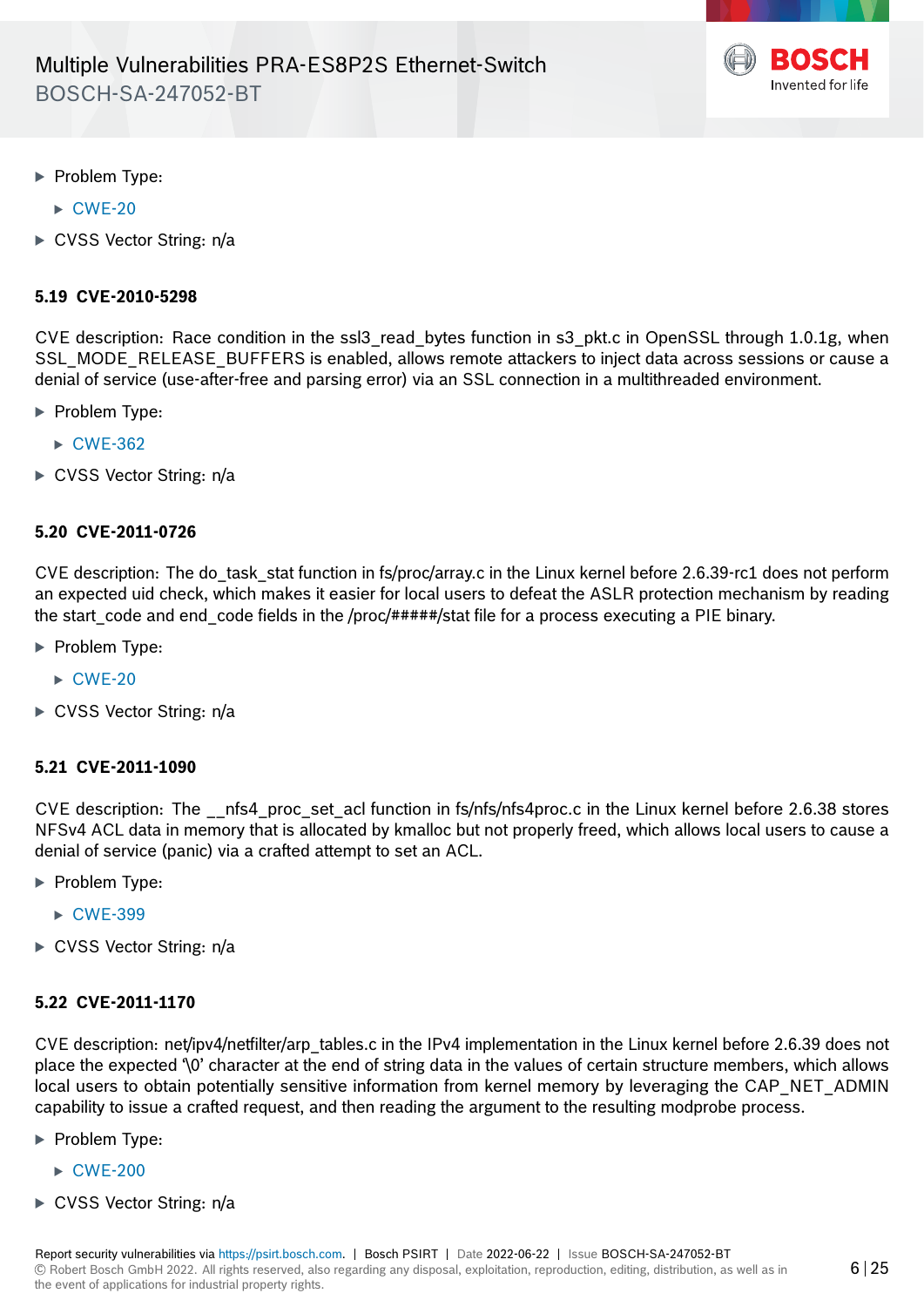

# **5.23 CVE-2011-1171**

CVE description: net/ipv4/netfilter/ip\_tables.c in the IPv4 implementation in the Linux kernel before 2.6.39 does not place the expected '\0' character at the end of string data in the values of certain structure members, which allows local users to obtain potentially sensitive information from kernel memory by leveraging the CAP\_NET\_ADMIN capability to issue a crafted request, and then reading the argument to the resulting modprobe process.

- · Problem Type:
	- $\triangleright$  [CWE-200](https://cwe.mitre.org/data/definitions/200.html)
- ► CVSS Vector String: n/a

# **5.24 CVE-2011-1172**

CVE description: net/ipv6/netfilter/ip6 tables.c in the IPv6 implementation in the Linux kernel before 2.6.39 does not place the expected '\0' character at the end of string data in the values of certain structure members, which allows local users to obtain potentially sensitive information from kernel memory by leveraging the CAP\_NET\_ADMIN capability to issue a crafted request, and then reading the argument to the resulting modprobe process.

- **Problem Type:** 
	- · [CWE-200](https://cwe.mitre.org/data/definitions/200.html)
- ► CVSS Vector String: n/a

#### **5.25 CVE-2011-1577**

CVE description: Heap-based buffer overflow in the is\_gpt\_valid function in fs/partitions/efi.c in the Linux kernel 2.6.38 and earlier allows physically proximate attackers to cause a denial of service (OOPS) or possibly have unspecified other impact via a crafted size of the EFI GUID partition-table header on removable media.

- · Problem Type:
	- $\triangleright$  [CWE-119](https://cwe.mitre.org/data/definitions/119.html)
- ► CVSS Vector String: n/a

#### **5.26 CVE-2012-1583**

CVE description: Double free vulnerability in the xfrm6\_tunnel\_rcv function in net/ipv6/xfrm6\_tunnel.c in the Linux kernel before 2.6.22, when the xfrm6 tunnel module is enabled, allows remote attackers to cause a denial of service (panic) via crafted IPv6 packets.

- · Problem Type:
	- ▶ [CWE-399](https://cwe.mitre.org/data/definitions/399.html)
- ► CVSS Vector String: n/a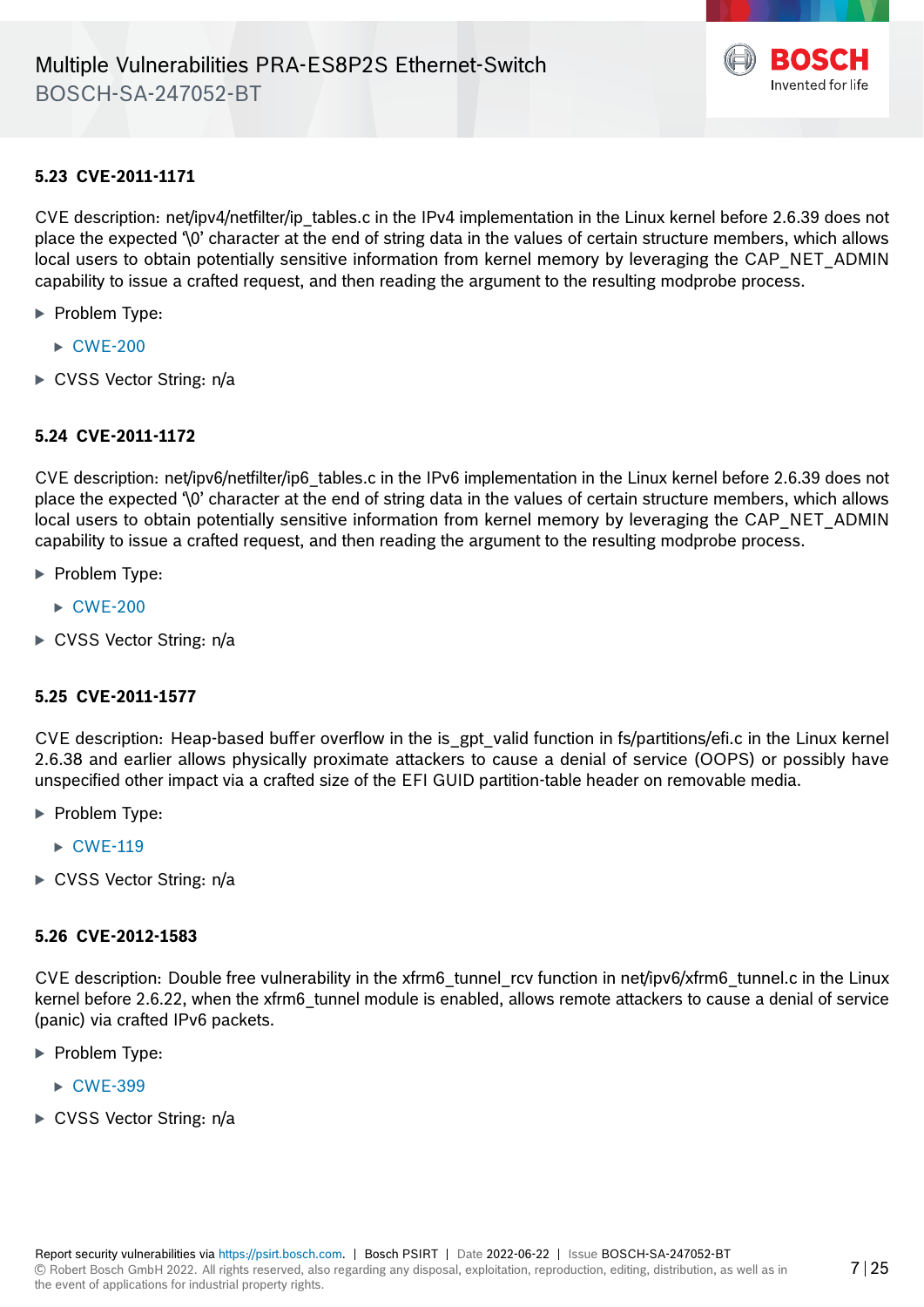

# **5.27 CVE-2012-2110**

CVE description: The asn1 d2i read bio function in crypto/asn1/a d2i fp.c in OpenSSL before 0.9.8v, 1.0.0 before 1.0.0i, and 1.0.1 before 1.0.1a does not properly interpret integer data, which allows remote attackers to conduct buffer overflow attacks, and cause a denial of service (memory corruption) or possibly have unspecified other impact, via crafted DER data, as demonstrated by an X.509 certificate or an RSA public key.

- ▶ Problem Type:
	- $\triangleright$  [CWE-119](https://cwe.mitre.org/data/definitions/119.html)
- $\triangleright$  CVSS Vector String: n/a

#### **5.28 CVE-2012-2141**

CVE description: Array index error in the handle\_nsExtendOutput2Table function in agent/mibgroup/agent/extend.c in Net-SNMP 5.7.1 allows remote authenticated users to cause a denial of service (out-of-bounds read and snmpd crash) via an SNMP GET request for an entry not in the extension table.

► CVSS Vector String: n/a

#### **5.29 CVE-2012-2333**

CVE description: Integer underflow in OpenSSL before 0.9.8x, 1.0.0 before 1.0.0j, and 1.0.1 before 1.0.1c, when TLS 1.1, TLS 1.2, or DTLS is used with CBC encryption, allows remote attackers to cause a denial of service (buffer over-read) or possibly have unspecified other impact via a crafted TLS packet that is not properly handled during a certain explicit IV calculation.

- ▶ Problem Type:
	- $\triangleright$  [CWE-189](https://cwe.mitre.org/data/definitions/189.html)
- ► CVSS Vector String: n/a

## **5.30 CVE-2012-2663**

CVE description: extensions/libxt\_tcp.c in iptables through 1.4.21 does not match TCP SYN+FIN packets in –syn rules, which might allow remote attackers to bypass intended firewall restrictions via crafted packets. NOTE: the CVE-2012-6638 fix makes this issue less relevant.

► CVSS Vector String: n/a

#### **5.31 CVE-2013-4353**

CVE description: The ssl3\_take\_mac function in ssl/s3\_both.c in OpenSSL 1.0.1 before 1.0.1f allows remote TLS servers to cause a denial of service (NULL pointer dereference and application crash) via a crafted Next Protocol Negotiation record in a TLS handshake.

- · Problem Type:
	- $\triangleright$  [CWE-20](https://cwe.mitre.org/data/definitions/20.html)
- ► CVSS Vector String: n/a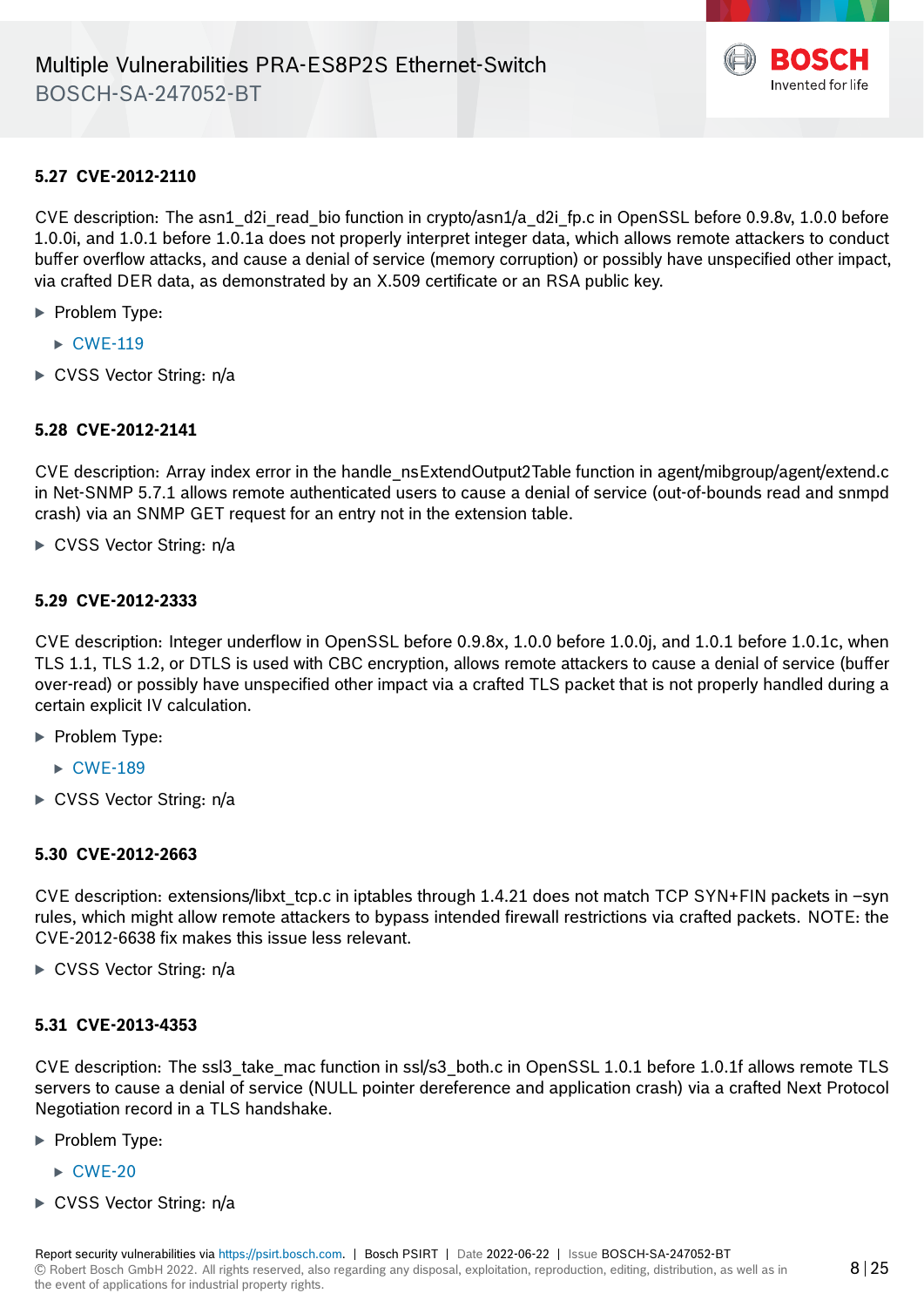

#### **5.32 CVE-2013-6449**

CVE description: The ssl\_get\_algorithm2 function in ssl/s3\_lib.c in OpenSSL before 1.0.2 obtains a certain version number from an incorrect data structure, which allows remote attackers to cause a denial of service (daemon crash) via crafted traffic from a TLS 1.2 client.

- **Problem Type:** 
	- $\triangleright$  [CWE-310](https://cwe.mitre.org/data/definitions/310.html)
- ► CVSS Vector String: n/a

#### **5.33 CVE-2013-6450**

CVE description: The DTLS retransmission implementation in OpenSSL 1.0.0 before 1.0.0l and 1.0.1 before 1.0.1f does not properly maintain data structures for digest and encryption contexts, which might allow man-in-the-middle attackers to trigger the use of a different context and cause a denial of service (application crash) by interfering with packet delivery, related to ssl/d1 both.c and ssl/t1 enc.c.

- · Problem Type:
	- $\triangleright$  [CWE-310](https://cwe.mitre.org/data/definitions/310.html)
- ► CVSS Vector String: n/a

#### **5.34 CVE-2014-0195**

CVE description: The dtls1 reassemble fragment function in d1 both.c in OpenSSL before 0.9.8za, 1.0.0 before 1.0.0m, and 1.0.1 before 1.0.1h does not properly validate fragment lengths in DTLS ClientHello messages, which allows remote attackers to execute arbitrary code or cause a denial of service (buffer overflow and application crash) via a long non-initial fragment.

- · Problem Type:
	- $\triangleright$  [CWE-119](https://cwe.mitre.org/data/definitions/119.html)
- ► CVSS Vector String: n/a

#### **5.35 CVE-2014-0198**

CVE description: The do\_ssl3\_write function in s3\_pkt.c in OpenSSL 1.x through 1.0.1g, when SSL\_MODE RELEASE\_BUFFERS is enabled, does not properly manage a buffer pointer during certain recursive calls, which allows remote attackers to cause a denial of service (NULL pointer dereference and application crash) via vectors that trigger an alert condition.

► CVSS Vector String: n/a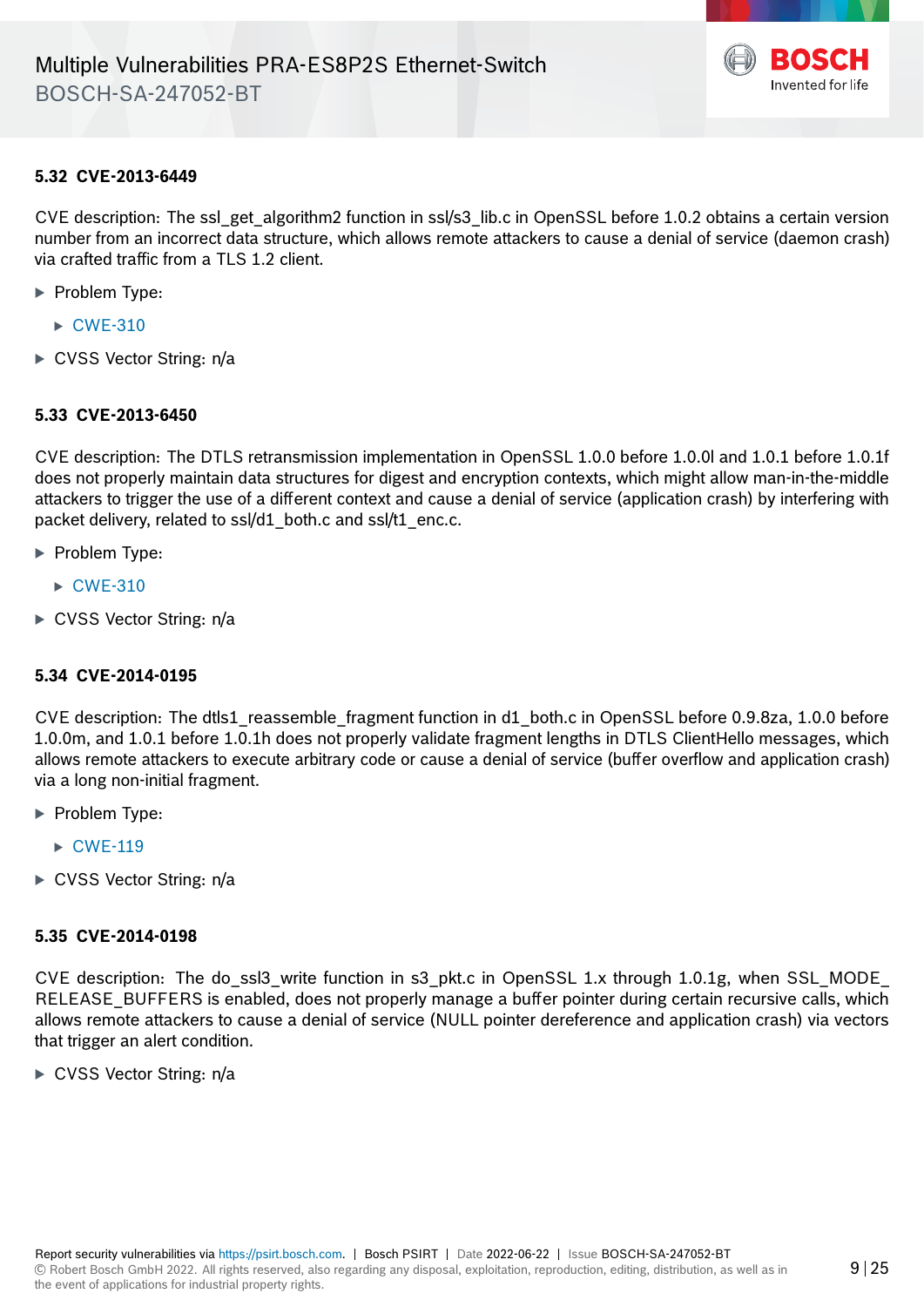

## **5.36 CVE-2014-0221**

CVE description: The dtls1 get message fragment function in d1 both.c in OpenSSL before 0.9.8za, 1.0.0 before 1.0.0m, and 1.0.1 before 1.0.1h allows remote attackers to cause a denial of service (recursion and client crash) via a DTLS hello message in an invalid DTLS handshake.

- · Problem Type:
	- ▶ [CWE-399](https://cwe.mitre.org/data/definitions/399.html)
- ► CVSS Vector String: n/a

#### **5.37 CVE-2014-2284**

CVE description: The Linux implementation of the ICMP-MIB in Net-SNMP 5.5 before 5.5.2.1, 5.6.x before 5.6.2.1, and 5.7.x before 5.7.2.1 does not properly validate input, which allows remote attackers to cause a denial of service via unspecified vectors.

- ▶ Problem Type:
	- $\triangleright$  [CWE-20](https://cwe.mitre.org/data/definitions/20.html)
- ► CVSS Vector String: n/a

#### **5.38 CVE-2014-3470**

CVE description: The ssl3\_send\_client\_key\_exchange function in s3\_clnt.c in OpenSSL before 0.9.8za, 1.0.0 before 1.0.0m, and 1.0.1 before 1.0.1h, when an anonymous ECDH cipher suite is used, allows remote attackers to cause a denial of service (NULL pointer dereference and client crash) by triggering a NULL certificate value.

- ▶ Problem Type:
	- $\triangleright$  [CWE-310](https://cwe.mitre.org/data/definitions/310.html)
- ► CVSS Vector String: n/a

#### **5.39 CVE-2014-3505**

CVE description: Double free vulnerability in d1\_both.c in the DTLS implementation in OpenSSL 0.9.8 before 0.9.8zb, 1.0.0 before 1.0.0n, and 1.0.1 before 1.0.1i allows remote attackers to cause a denial of service (application crash) via crafted DTLS packets that trigger an error condition.

 $\triangleright$  CVSS Vector String: n/a

# **5.40 CVE-2014-3506**

CVE description: d1\_both.c in the DTLS implementation in OpenSSL 0.9.8 before 0.9.8zb, 1.0.0 before 1.0.0n, and 1.0.1 before 1.0.1i allows remote attackers to cause a denial of service (memory consumption) via crafted DTLS handshake messages that trigger memory allocations corresponding to large length values.

· Problem Type: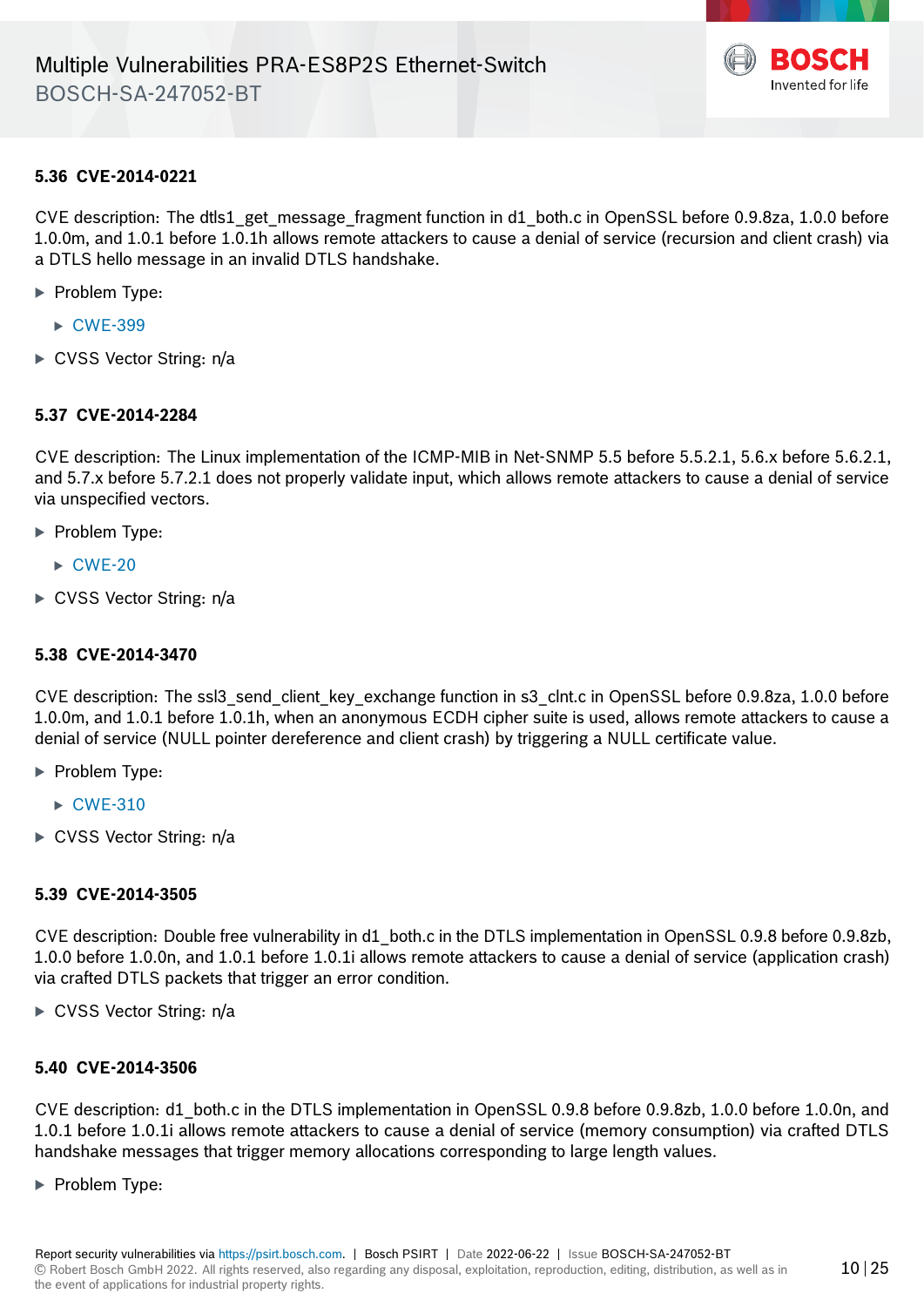

- ▶ [CWE-399](https://cwe.mitre.org/data/definitions/399.html)
- ► CVSS Vector String: n/a

#### **5.41 CVE-2014-3507**

CVE description: Memory leak in d1\_both.c in the DTLS implementation in OpenSSL 0.9.8 before 0.9.8zb, 1.0.0 before 1.0.0n, and 1.0.1 before 1.0.1i allows remote attackers to cause a denial of service (memory consumption) via zero-length DTLS fragments that trigger improper handling of the return value of a certain insert function.

- · Problem Type:
	- ▶ [CWE-399](https://cwe.mitre.org/data/definitions/399.html)
- ► CVSS Vector String: n/a

# **5.42 CVE-2014-3508**

CVE description: The OBJ\_obj2txt function in crypto/objects/obj\_dat.c in OpenSSL 0.9.8 before 0.9.8zb, 1.0.0 before 1.0.0n, and 1.0.1 before 1.0.1i, when pretty printing is used, does not ensure the presence of '\0' characters, which allows context-dependent attackers to obtain sensitive information from process stack memory by reading output from X509\_name\_oneline, X509\_name\_print\_ex, and unspecified other functions.

- · Problem Type:
	- $\triangleright$  [CWE-200](https://cwe.mitre.org/data/definitions/200.html)
- ► CVSS Vector String: n/a

#### **5.43 CVE-2014-3509**

CVE description: Race condition in the ssl\_parse\_serverhello\_tlsext function in t1\_lib.c in OpenSSL 1.0.0 before 1.0.0n and 1.0.1 before 1.0.1i, when multithreading and session resumption are used, allows remote SSL servers to cause a denial of service (memory overwrite and client application crash) or possibly have unspecified other impact by sending Elliptic Curve (EC) Supported Point Formats Extension data.

- **Problem Type:** 
	- $\triangleright$  [CWE-362](https://cwe.mitre.org/data/definitions/362.html)
- ► CVSS Vector String: n/a

#### **5.44 CVE-2014-3510**

CVE description: The ssl3\_send\_client\_key\_exchange function in s3\_clnt.c in OpenSSL 0.9.8 before 0.9.8zb, 1.0.0 before 1.0.0n, and 1.0.1 before 1.0.1i allows remote DTLS servers to cause a denial of service (NULL pointer dereference and client application crash) via a crafted handshake message in conjunction with a (1) anonymous DH or (2) anonymous ECDH ciphersuite.

► CVSS Vector String: n/a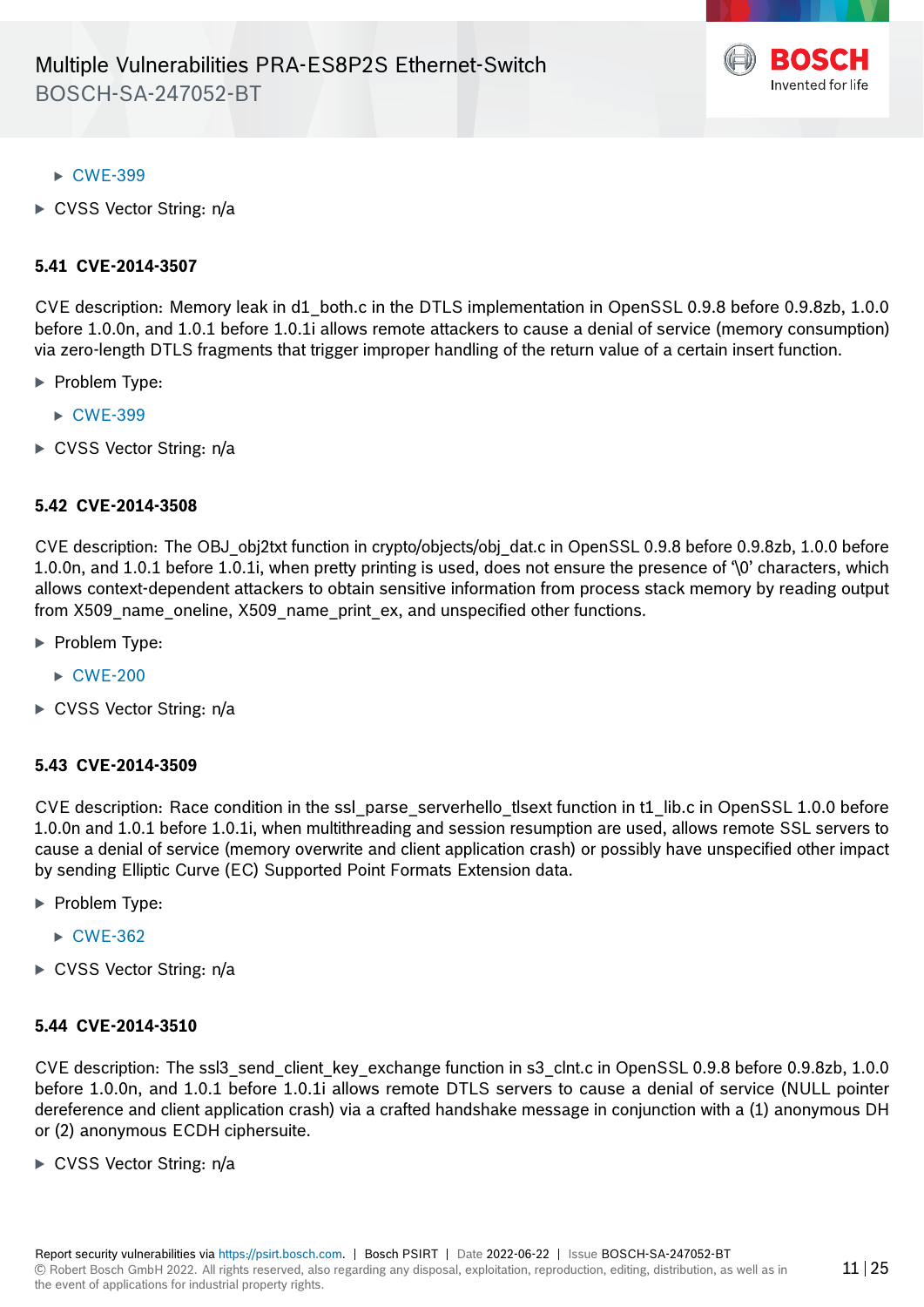

#### **5.45 CVE-2014-3511**

CVE description: The ssl23 get client hello function in s23 srvr.c in OpenSSL 1.0.1 before 1.0.1 i allows man-inthe-middle attackers to force the use of TLS 1.0 by triggering ClientHello message fragmentation in communication between a client and server that both support later TLS versions, related to a "protocol downgrade" issue.

► CVSS Vector String: n/a

#### **5.46 CVE-2014-3512**

CVE description: Multiple buffer overflows in crypto/srp/srp\_lib.c in the SRP implementation in OpenSSL 1.0.1 before 1.0.1i allow remote attackers to cause a denial of service (application crash) or possibly have unspecified other impact via an invalid SRP (1) g, (2) A, or (3) B parameter.

- · Problem Type:
	- $\triangleright$  [CWE-119](https://cwe.mitre.org/data/definitions/119.html)
- ► CVSS Vector String: n/a

#### **5.47 CVE-2014-3513**

CVE description: Memory leak in d1\_srtp.c in the DTLS SRTP extension in OpenSSL 1.0.1 before 1.0.1j allows remote attackers to cause a denial of service (memory consumption) via a crafted handshake message.

- **Problem Type:** 
	- $\triangleright$  [CWE-20](https://cwe.mitre.org/data/definitions/20.html)
- ► CVSS Vector String: n/a

#### **5.48 CVE-2014-3565**

CVE description: snmplib/mib.c in net-snmp 5.7.0 and earlier, when the -OQ option is used, allows remote attackers to cause a denial of service (snmptrapd crash) via a crafted SNMP trap message, which triggers a conversion to the variable type designated in the MIB file, as demonstrated by a NULL type in an ifMtu trap message.

- **Problem Type:** 
	- ▶ [CWE-399](https://cwe.mitre.org/data/definitions/399.html)
- ► CVSS Vector String: n/a

#### **5.49 CVE-2014-3566**

CVE description: The SSL protocol 3.0, as used in OpenSSL through 1.0.1i and other products, uses nondeterministic CBC padding, which makes it easier for man-in-the-middle attackers to obtain cleartext data via a padding-oracle attack, aka the "POODLE" issue.

- **Problem Type:** 
	- $\triangleright$  [CWE-310](https://cwe.mitre.org/data/definitions/310.html)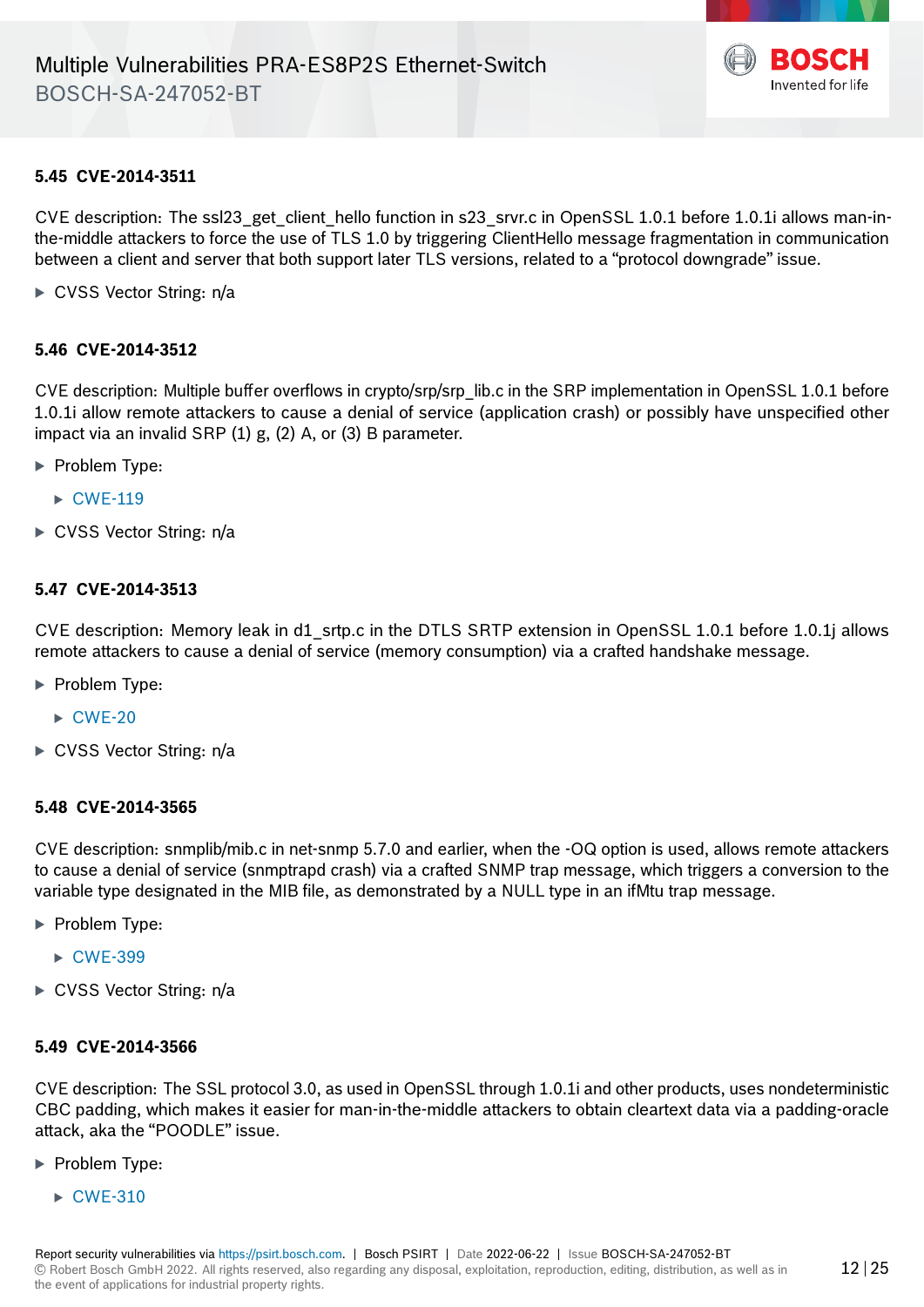

- · CVSS Vector String: [CVSS:3.1/AV:N/AC:H/PR:N/UI:R/S:C/C:L/I:N/A:N](https://www.first.org/cvss/calculator/3.1#CVSS:3.1/AV:N/AC:H/PR:N/UI:R/S:C/C:L/I:N/A:N)
	- ▶ Base Score: 3.4 (Low)

# **5.50 CVE-2014-3567**

CVE description: Memory leak in the tls\_decrypt\_ticket function in t1\_lib.c in OpenSSL before 0.9.8zc, 1.0.0 before 1.0.0o, and 1.0.1 before 1.0.1j allows remote attackers to cause a denial of service (memory consumption) via a crafted session ticket that triggers an integrity-check failure.

- · Problem Type:
	- $\triangleright$  [CWE-20](https://cwe.mitre.org/data/definitions/20.html)
	- ▶ [CWE-399](https://cwe.mitre.org/data/definitions/399.html)
- $\triangleright$  CVSS Vector String: n/a

#### **5.51 CVE-2014-3568**

CVE description: OpenSSL before 0.9.8zc, 1.0.0 before 1.0.0o, and 1.0.1 before 1.0.1j does not properly enforce the no-ssl3 build option, which allows remote attackers to bypass intended access restrictions via an SSL 3.0 handshake, related to s23\_clnt.c and s23\_srvr.c.

- **Problem Type:** 
	- $\triangleright$  [CWE-310](https://cwe.mitre.org/data/definitions/310.html)
- $\triangleright$  CVSS Vector String: n/a

#### **5.52 CVE-2014-5139**

CVE description: The ssl\_set\_client\_disabled function in t1\_lib.c in OpenSSL 1.0.1 before 1.0.1i allows remote SSL servers to cause a denial of service (NULL pointer dereference and client application crash) via a ServerHello message that includes an SRP ciphersuite without the required negotiation of that ciphersuite with the client.

▶ CVSS Vector String: n/a

#### **5.53 CVE-2014-8176**

CVE description: The dtls1\_clear\_queues function in ssl/d1\_lib.c in OpenSSL before 0.9.8za, 1.0.0 before 1.0.0m, and 1.0.1 before 1.0.1h frees data structures without considering that application data can arrive between a ChangeCipherSpec message and a Finished message, which allows remote DTLS peers to cause a denial of service (memory corruption and application crash) or possibly have unspecified other impact via unexpected application data.

- ▶ Problem Type:
	- $\triangleright$  [CWE-119](https://cwe.mitre.org/data/definitions/119.html)
- ► CVSS Vector String: n/a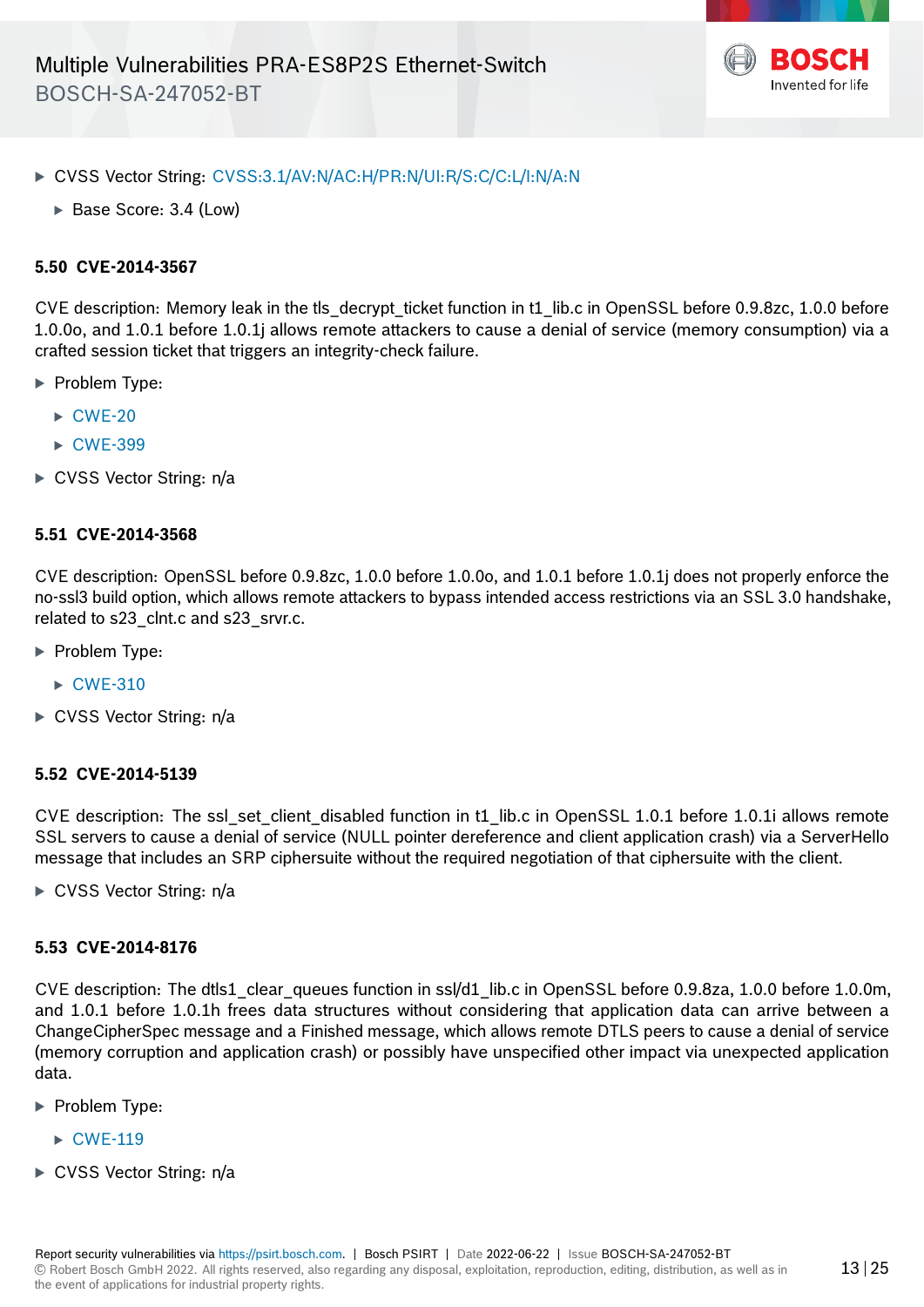

## **5.54 CVE-2015-1788**

CVE description: The BN\_GF2m\_mod\_inv function in crypto/bn/bn\_gf2m.c in OpenSSL before 0.9.8s, 1.0.0 before 1.0.0e, 1.0.1 before 1.0.1n, and 1.0.2 before 1.0.2b does not properly handle ECParameters structures in which the curve is over a malformed binary polynomial field, which allows remote attackers to cause a denial of service (infinite loop) via a session that uses an Elliptic Curve algorithm, as demonstrated by an attack against a server that supports client authentication.

- **Problem Type:** 
	- ▶ [CWE-399](https://cwe.mitre.org/data/definitions/399.html)
- ► CVSS Vector String: n/a

# **5.55 CVE-2015-1789**

CVE description: The X509 cmp time function in crypto/x509/x509 vfy.c in OpenSSL before 0.9.8zg, 1.0.0 before 1.0.0s, 1.0.1 before 1.0.1n, and 1.0.2 before 1.0.2b allows remote attackers to cause a denial of service (out-ofbounds read and application crash) via a crafted length field in ASN1\_TIME data, as demonstrated by an attack against a server that supports client authentication with a custom verification callback.

- · Problem Type:
	- $\triangleright$  [CWE-119](https://cwe.mitre.org/data/definitions/119.html)
- · CVSS Vector String: [CVSS:3.0/AV:N/AC:L/PR:N/UI:N/S:U/C:N/I:N/A:H](https://www.first.org/cvss/calculator/3.0#CVSS:3.0/AV:N/AC:L/PR:N/UI:N/S:U/C:N/I:N/A:H)
	- ▶ Base Score: 7.5 (High)

#### **5.56 CVE-2015-1790**

CVE description: The PKCS7\_dataDecodefunction in crypto/pkcs7/pk7\_doit.c in OpenSSL before 0.9.8zg, 1.0.0 before 1.0.0s, 1.0.1 before 1.0.1n, and 1.0.2 before 1.0.2b allows remote attackers to cause a denial of service (NULL pointer dereference and application crash) via a PKCS#7 blob that uses ASN.1 encoding and lacks inner EncryptedContent data.

► CVSS Vector String: n/a

#### **5.57 CVE-2015-1791**

CVE description: Race condition in the ssl3\_get\_new\_session\_ticket function in ssl/s3\_clnt.c in OpenSSL before 0.9.8zg, 1.0.0 before 1.0.0s, 1.0.1 before 1.0.1n, and 1.0.2 before 1.0.2b, when used for a multi-threaded client, allows remote attackers to cause a denial of service (double free and application crash) or possibly have unspecified other impact by providing a NewSessionTicket during an attempt to reuse a ticket that had been obtained earlier.

- ▶ Problem Type:
	- $\triangleright$  [CWE-362](https://cwe.mitre.org/data/definitions/362.html)
- ► CVSS Vector String: n/a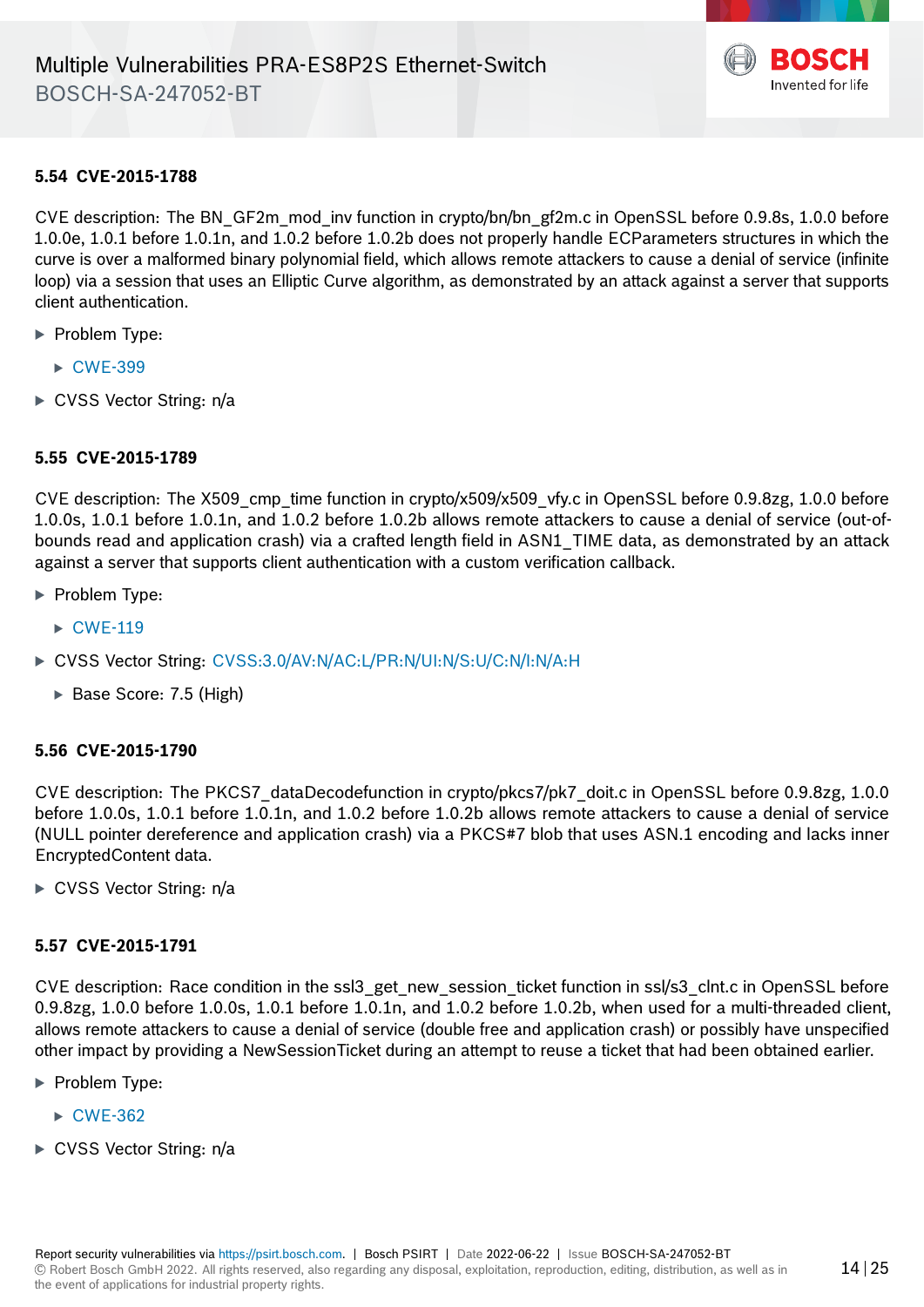

## **5.58 CVE-2015-1792**

CVE description: The do\_free\_upto function in crypto/cms/cms\_smime.c in OpenSSL before 0.9.8zg, 1.0.0 before 1.0.0s, 1.0.1 before 1.0.1n, and 1.0.2 before 1.0.2b allows remote attackers to cause a denial of service (infinite loop) via vectors that trigger a NULL value of a BIO data structure, as demonstrated by an unrecognized X.660 OID for a hash function.

- **Problem Type:** 
	- ▶ [CWE-399](https://cwe.mitre.org/data/definitions/399.html)
- $\triangleright$  CVSS Vector String: n/a

# **5.59 CVE-2015-3197**

CVE description: ssl/s2\_srvr.c in OpenSSL 1.0.1 before 1.0.1r and 1.0.2 before 1.0.2f does not prevent use of disabled ciphers, which makes it easier for man-in-the-middle attackers to defeat cryptographic protection mechanisms by performing computations on SSLv2 traffic, related to the get client master key and get client hello functions.

- **Problem Type:** 
	- $\triangleright$  [CWE-310](https://cwe.mitre.org/data/definitions/310.html)
	- $\triangleright$  [CWE-200](https://cwe.mitre.org/data/definitions/200.html)
- · CVSS Vector String: [CVSS:3.0/AV:N/AC:H/PR:N/UI:N/S:U/C:H/I:N/A:N](https://www.first.org/cvss/calculator/3.0#CVSS:3.0/AV:N/AC:H/PR:N/UI:N/S:U/C:H/I:N/A:N)
	- · Base Score: 5.9 (Medium)

#### **5.60 CVE-2015-5621**

CVE description: The snmp\_pdu\_parse function in snmp\_api.c in net-snmp 5.7.2 and earlier does not remove the varBind variable in a netsnmp variable list item when parsing of the SNMP PDU fails, which allows remote attackers to cause a denial of service (crash) and possibly execute arbitrary code via a crafted packet.

- **Problem Type:** 
	- $\triangleright$  [CWE-19](https://cwe.mitre.org/data/definitions/19.html)
- ► CVSS Vector String: n/a

## **5.61 CVE-2016-0702**

CVE description: The MOD\_EXP\_CTIME\_COPY\_FROM\_PREBUF function in crypto/bn/bn\_exp.c in OpenSSL 1.0.1 before 1.0.1s and 1.0.2 before 1.0.2g does not properly consider cache-bank access times during modular exponentiation, which makes it easier for local users to discover RSA keys by running a crafted application on the same Intel Sandy Bridge CPU core as a victim and leveraging cache-bank conflicts, aka a "CacheBleed" attack.

- · Problem Type:
	- · [CWE-200](https://cwe.mitre.org/data/definitions/200.html)
- · CVSS Vector String: [CVSS:3.0/AV:L/AC:H/PR:N/UI:N/S:U/C:H/I:N/A:N](https://www.first.org/cvss/calculator/3.0#CVSS:3.0/AV:L/AC:H/PR:N/UI:N/S:U/C:H/I:N/A:N)
	- · Base Score: 5.1 (Medium)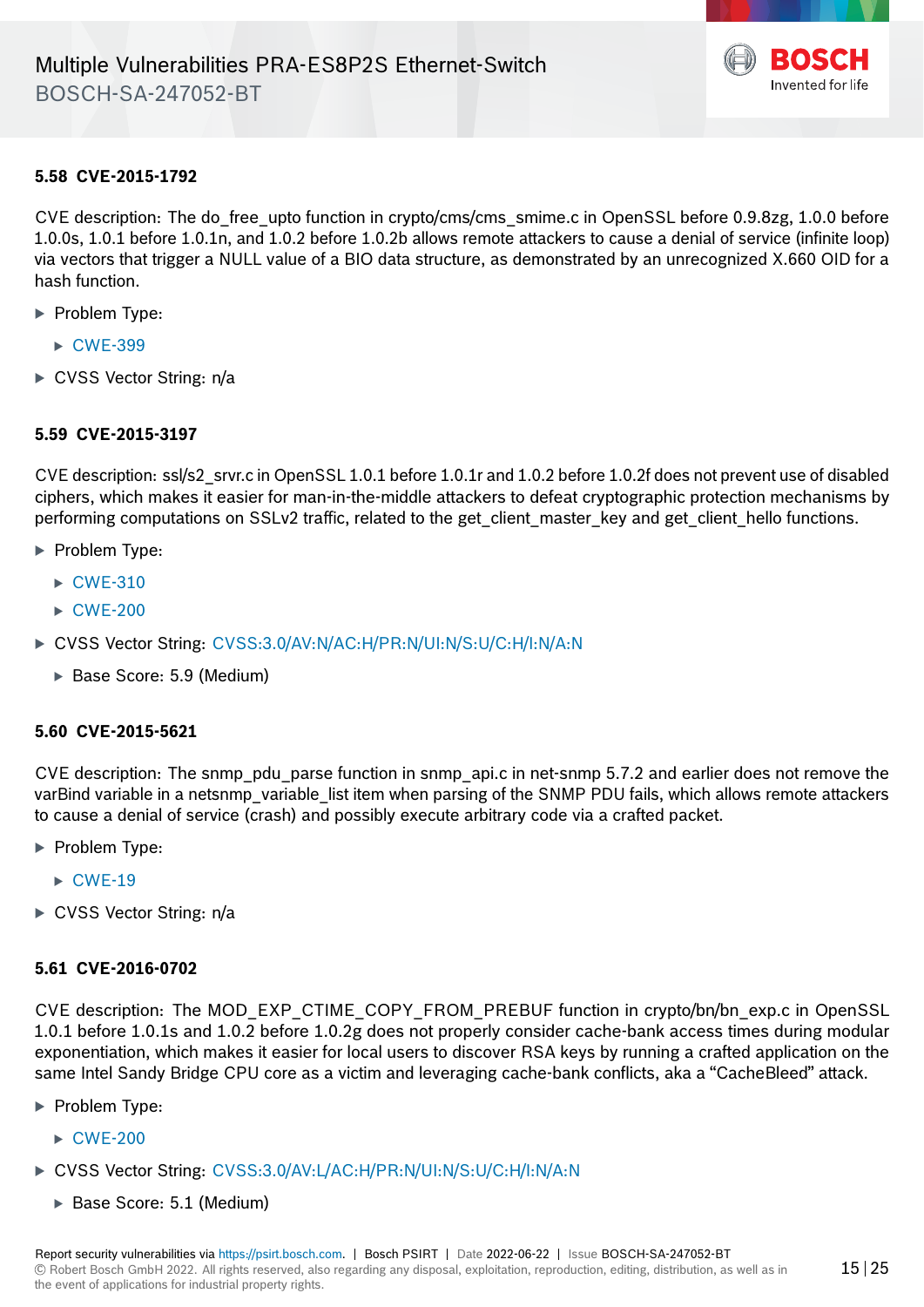

## **5.62 CVE-2016-0703**

CVE description: The get client master key function in s2 srvr.c in the SSLv2 implementation in OpenSSL before 0.9.8zf, 1.0.0 before 1.0.0r, 1.0.1 before 1.0.1m, and 1.0.2 before 1.0.2a accepts a nonzero CLIENT-MASTER-KEY CLEAR-KEY-LENGTH value for an arbitrary cipher, which allows man-in-the-middle attackers to determine the MASTER-KEY value and decrypt TLS ciphertext data by leveraging a Bleichenbacher RSA padding oracle, a related issue to CVE-2016-0800.

- · Problem Type:
	- · [CWE-200](https://cwe.mitre.org/data/definitions/200.html)
- · CVSS Vector String: [CVSS:3.0/AV:N/AC:H/PR:N/UI:N/S:U/C:H/I:N/A:N](https://www.first.org/cvss/calculator/3.0#CVSS:3.0/AV:N/AC:H/PR:N/UI:N/S:U/C:H/I:N/A:N)
	- · Base Score: 5.9 (Medium)

#### **5.63 CVE-2016-0704**

CVE description: An oracle protection mechanism in the get client master key function in s2 srvr.c in the SSLv2 implementation in OpenSSL before 0.9.8zf, 1.0.0 before 1.0.0r, 1.0.1 before 1.0.1m, and 1.0.2 before 1.0.2a overwrites incorrect MASTER-KEY bytes during use of export cipher suites, which makes it easier for remote attackers to decrypt TLS ciphertext data by leveraging a Bleichenbacher RSA padding oracle, a related issue to CVE-2016-0800.

- · Problem Type:
	- $\triangleright$  [CWE-200](https://cwe.mitre.org/data/definitions/200.html)
- · CVSS Vector String: [CVSS:3.0/AV:N/AC:H/PR:N/UI:N/S:U/C:H/I:N/A:N](https://www.first.org/cvss/calculator/3.0#CVSS:3.0/AV:N/AC:H/PR:N/UI:N/S:U/C:H/I:N/A:N)
	- · Base Score: 5.9 (Medium)

#### **5.64 CVE-2016-0705**

CVE description: Double free vulnerability in the dsa\_priv\_decode function in crypto/dsa/dsa\_ameth.c in OpenSSL 1.0.1 before 1.0.1s and 1.0.2 before 1.0.2g allows remote attackers to cause a denial of service (memory corruption) or possibly have unspecified other impact via a malformed DSA private key.

- · CVSS Vector String: [CVSS:3.0/AV:N/AC:L/PR:N/UI:N/S:U/C:H/I:H/A:H](https://www.first.org/cvss/calculator/3.0#CVSS:3.0/AV:N/AC:L/PR:N/UI:N/S:U/C:H/I:H/A:H)
	- · Base Score: 9.8 (Critical)

# **5.65 CVE-2016-0777**

CVE description: The resend\_bytes function in roaming\_common.c in the client in OpenSSH 5.x, 6.x, and 7.x before 7.1p2 allows remote servers to obtain sensitive information from process memory by requesting transmission of an entire buffer, as demonstrated by reading a private key.

- **Problem Type:** 
	- $\triangleright$  [CWE-200](https://cwe.mitre.org/data/definitions/200.html)
- · CVSS Vector String: [CVSS:3.0/AV:N/AC:L/PR:L/UI:N/S:U/C:H/I:N/A:N](https://www.first.org/cvss/calculator/3.0#CVSS:3.0/AV:N/AC:L/PR:L/UI:N/S:U/C:H/I:N/A:N)
	- · Base Score: 6.5 (Medium)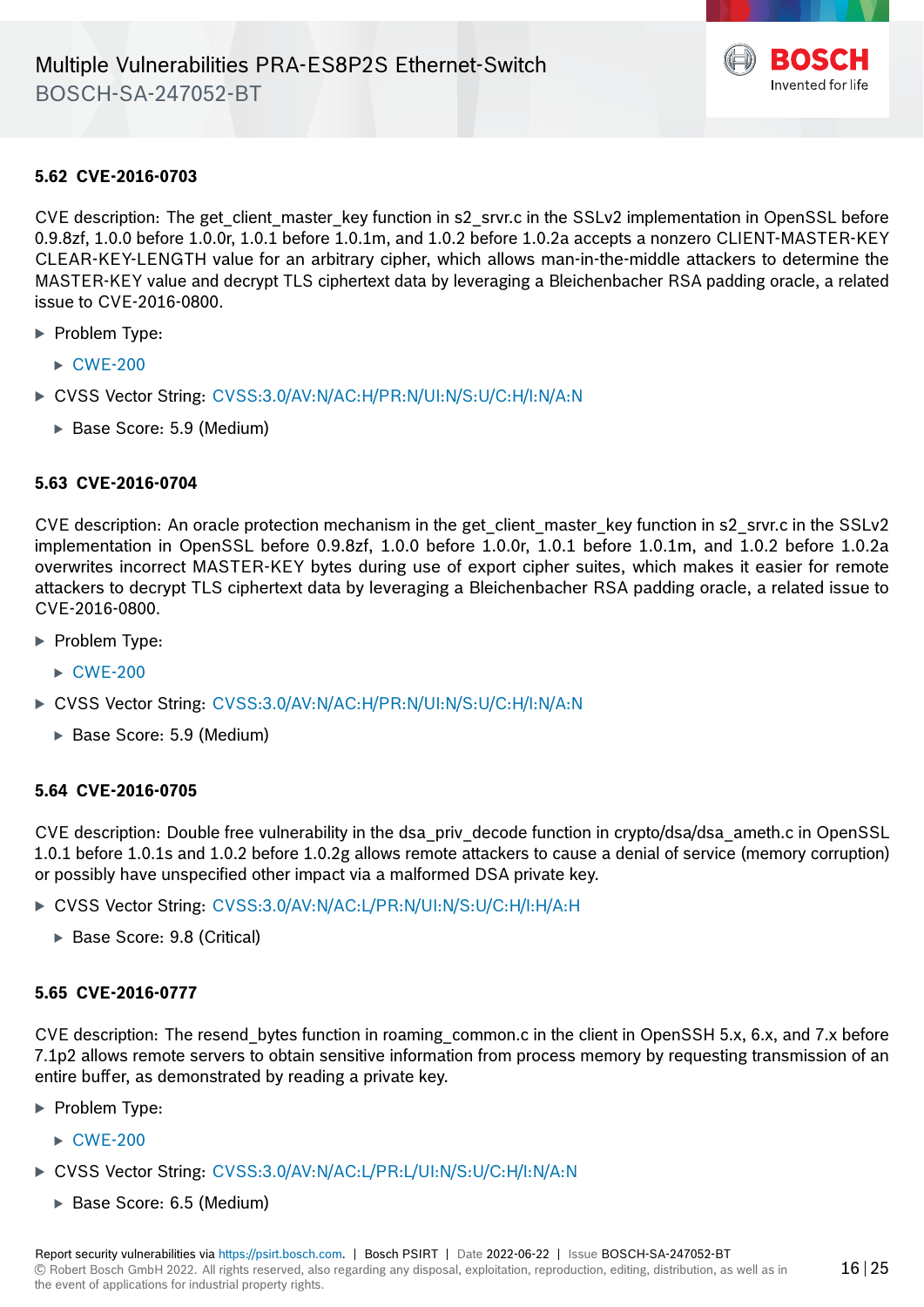

#### **5.66 CVE-2016-0778**

CVE description: The (1) roaming read and (2) roaming write functions in roaming common.c in the client in OpenSSH 5.x, 6.x, and 7.x before 7.1p2, when certain proxy and forward options are enabled, do not properly maintain connection file descriptors, which allows remote servers to cause a denial of service (heap-based buffer overflow) or possibly have unspecified other impact by requesting many forwardings.

- · Problem Type:
	- $\triangleright$  [CWE-119](https://cwe.mitre.org/data/definitions/119.html)
- · CVSS Vector String: [CVSS:3.0/AV:N/AC:H/PR:N/UI:N/S:U/C:H/I:H/A:H](https://www.first.org/cvss/calculator/3.0#CVSS:3.0/AV:N/AC:H/PR:N/UI:N/S:U/C:H/I:H/A:H)
	- · Base Score: 8.1 (High)

#### **5.67 CVE-2016-0797**

CVE description: Multiple integer overflows in OpenSSL 1.0.1 before 1.0.1s and 1.0.2 before 1.0.2g allow remote attackers to cause a denial of service (heap memory corruption or NULL pointer dereference) or possibly have unspecified other impact via a long digit string that is mishandled by the (1) BN\_dec2bn or (2) BN\_hex2bn function, related to crypto/bn/bn.h and crypto/bn/bn\_print.c.

- · CVSS Vector String: [CVSS:3.0/AV:N/AC:L/PR:N/UI:N/S:U/C:N/I:N/A:H](https://www.first.org/cvss/calculator/3.0#CVSS:3.0/AV:N/AC:L/PR:N/UI:N/S:U/C:N/I:N/A:H)
	- ▶ Base Score: 7.5 (High)

#### **5.68 CVE-2016-0798**

CVE description: Memory leak in the SRP\_VBASE\_get\_by\_user implementation in OpenSSL 1.0.1 before 1.0.1s and 1.0.2 before 1.0.2g allows remote attackers to cause a denial of service (memory consumption) by providing an invalid username in a connection attempt, related to apps/s server.c and crypto/srp/srp\_vfy.c.

- ▶ Problem Type:
	- ► [CWE-399](https://cwe.mitre.org/data/definitions/399.html)
- · CVSS Vector String: [CVSS:3.0/AV:N/AC:L/PR:N/UI:N/S:U/C:N/I:N/A:H](https://www.first.org/cvss/calculator/3.0#CVSS:3.0/AV:N/AC:L/PR:N/UI:N/S:U/C:N/I:N/A:H)
	- · Base Score: 7.5 (High)

#### **5.69 CVE-2016-0799**

CVE description: The fmtstr function in crypto/bio/b\_print.c in OpenSSL 1.0.1 before 1.0.1s and 1.0.2 before 1.0.2g improperly calculates string lengths, which allows remote attackers to cause a denial of service (overflow and out-of-bounds read) or possibly have unspecified other impact via a long string, as demonstrated by a large amount of ASN.1 data, a different vulnerability than CVE-2016-2842.

- · Problem Type:
	- $\triangleright$  [CWE-119](https://cwe.mitre.org/data/definitions/119.html)
- · CVSS Vector String: [CVSS:3.0/AV:N/AC:L/PR:N/UI:N/S:U/C:H/I:H/A:H](https://www.first.org/cvss/calculator/3.0#CVSS:3.0/AV:N/AC:L/PR:N/UI:N/S:U/C:H/I:H/A:H)
	- · Base Score: 9.8 (Critical)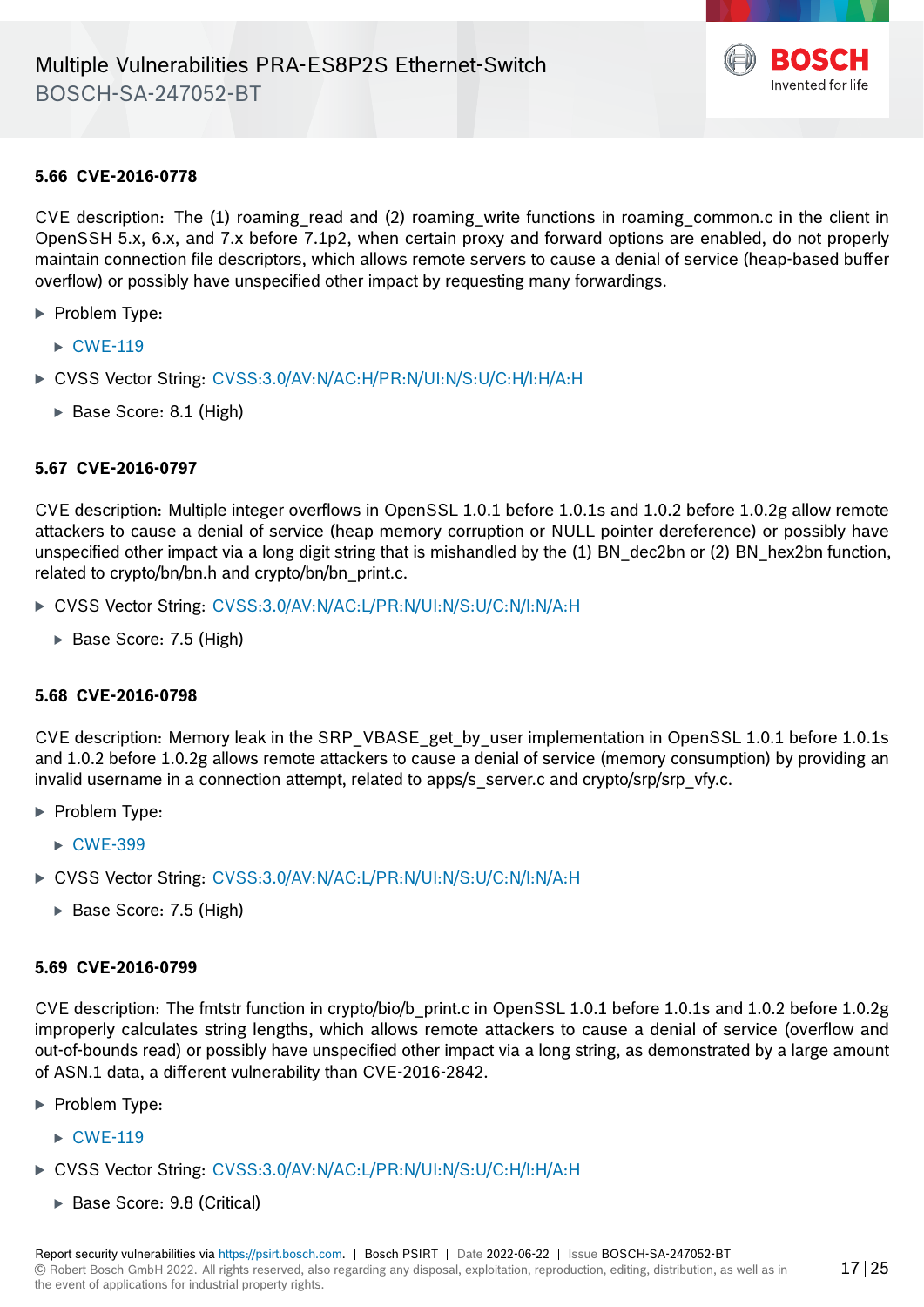

#### **5.70 CVE-2016-0800**

CVE description: The SSLv2 protocol, as used in OpenSSL before 1.0.1s and 1.0.2 before 1.0.2g and other products, requires a server to send a ServerVerify message before establishing that a client possesses certain plaintext RSA data, which makes it easier for remote attackers to decrypt TLS ciphertext data by leveraging a Bleichenbacher RSA padding oracle, aka a "DROWN" attack.

- · Problem Type:
	- $\triangleright$  [CWE-310](https://cwe.mitre.org/data/definitions/310.html)
	- $\triangleright$  [CWE-200](https://cwe.mitre.org/data/definitions/200.html)
- · CVSS Vector String: [CVSS:3.0/AV:N/AC:H/PR:N/UI:N/S:U/C:H/I:N/A:N](https://www.first.org/cvss/calculator/3.0#CVSS:3.0/AV:N/AC:H/PR:N/UI:N/S:U/C:H/I:N/A:N)
	- · Base Score: 5.9 (Medium)

#### **5.71 CVE-2016-2105**

CVE description: Integer overflow in the EVP\_EncodeUpdate function in crypto/evp/encode.c in OpenSSL before 1.0.1t and 1.0.2 before 1.0.2h allows remote attackers to cause a denial of service (heap memory corruption) via a large amount of binary data.

- **Problem Type:** 
	- $\triangleright$  [CWE-189](https://cwe.mitre.org/data/definitions/189.html)
- · CVSS Vector String: [CVSS:3.0/AV:N/AC:L/PR:N/UI:N/S:U/C:N/I:N/A:H](https://www.first.org/cvss/calculator/3.0#CVSS:3.0/AV:N/AC:L/PR:N/UI:N/S:U/C:N/I:N/A:H)
	- ▶ Base Score: 7.5 (High)

#### **5.72 CVE-2016-2842**

CVE description: The doapr\_outch function in crypto/bio/b\_print.c in OpenSSL 1.0.1 before 1.0.1s and 1.0.2 before 1.0.2g does not verify that a certain memory allocation succeeds, which allows remote attackers to cause a denial of service (out-of-bounds write or memory consumption) or possibly have unspecified other impact via a long string, as demonstrated by a large amount of ASN.1 data, a different vulnerability than CVE-2016-0799.

- · Problem Type:
	- $\triangleright$  [CWE-119](https://cwe.mitre.org/data/definitions/119.html)
- · CVSS Vector String: [CVSS:3.0/AV:N/AC:L/PR:N/UI:N/S:U/C:H/I:H/A:H](https://www.first.org/cvss/calculator/3.0#CVSS:3.0/AV:N/AC:L/PR:N/UI:N/S:U/C:H/I:H/A:H)
	- · Base Score: 9.8 (Critical)

## **5.73 CVE-2016-4476**

CVE description: hostapd 0.6.7 through 2.5 and wpa\_supplicant 0.6.7 through 2.5 do not reject \n and \r characters in passphrase parameters, which allows remote attackers to cause a denial of service (daemon outage) via a crafted WPS operation.

· Problem Type: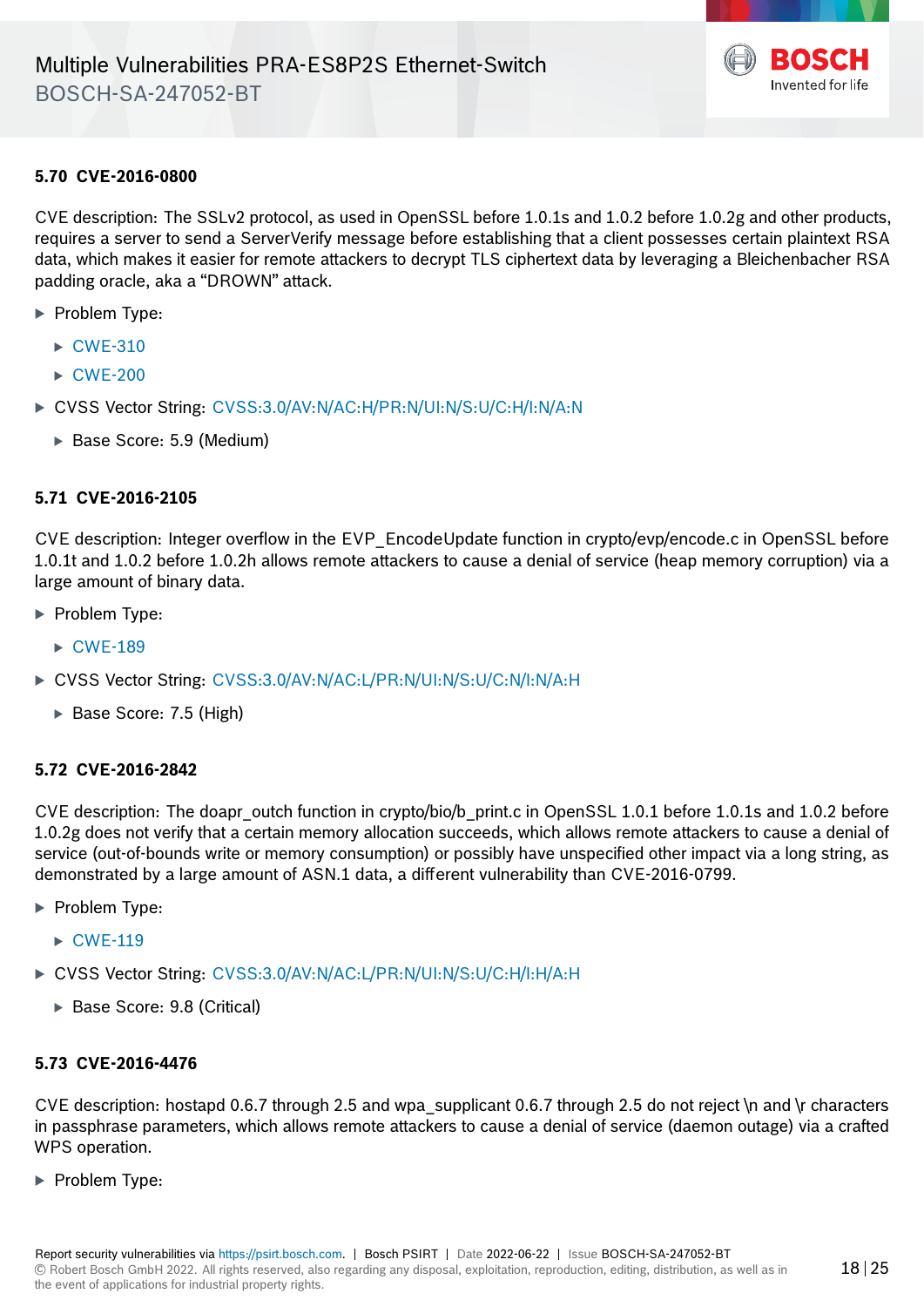

- $\triangleright$  [CWE-20](https://cwe.mitre.org/data/definitions/20.html)
- · CVSS Vector String: [CVSS:3.1/AV:N/AC:L/PR:N/UI:N/S:U/C:N/I:N/A:H](https://www.first.org/cvss/calculator/3.1#CVSS:3.1/AV:N/AC:L/PR:N/UI:N/S:U/C:N/I:N/A:H)
	- ▶ Base Score: 7.5 (High)

#### **5.74 CVE-2016-6304**

CVE description: Multiple memory leaks in t1\_lib.c in OpenSSL before 1.0.1u, 1.0.2 before 1.0.2i, and 1.1.0 before 1.1.0a allow remote attackers to cause a denial of service (memory consumption) via large OCSP Status Request extensions.

- **Problem Type:** 
	- ▶ [CWE-399](https://cwe.mitre.org/data/definitions/399.html)
- · CVSS Vector String: [CVSS:3.0/AV:N/AC:L/PR:N/UI:N/S:U/C:N/I:N/A:H](https://www.first.org/cvss/calculator/3.0#CVSS:3.0/AV:N/AC:L/PR:N/UI:N/S:U/C:N/I:N/A:H)
	- ▶ Base Score: 7.5 (High)

#### **5.75 CVE-2016-6306**

CVE description: The certificate parser in OpenSSL before 1.0.1u and 1.0.2 before 1.0.2i might allow remote attackers to cause a denial of service (out-of-bounds read) via crafted certificate operations, related to s3 clnt.c and s3\_srvr.c.

- ▶ Problem Type:
	- $\triangleright$  [CWE-125](https://cwe.mitre.org/data/definitions/125.html)
- · CVSS Vector String: [CVSS:3.0/AV:N/AC:H/PR:N/UI:N/S:U/C:N/I:N/A:H](https://www.first.org/cvss/calculator/3.0#CVSS:3.0/AV:N/AC:H/PR:N/UI:N/S:U/C:N/I:N/A:H)
	- · Base Score: 5.9 (Medium)

#### **5.76 CVE-2016-9840**

CVE description: inftrees.c in zlib 1.2.8 might allow context-dependent attackers to have unspecified impact by leveraging improper pointer arithmetic.

- **Problem Type:** 
	- $\triangleright$  [CWE-189](https://cwe.mitre.org/data/definitions/189.html)
- · CVSS Vector String: [CVSS:3.0/AV:N/AC:L/PR:N/UI:R/S:U/C:H/I:H/A:H](https://www.first.org/cvss/calculator/3.0#CVSS:3.0/AV:N/AC:L/PR:N/UI:R/S:U/C:H/I:H/A:H)
	- · Base Score: 8.8 (High)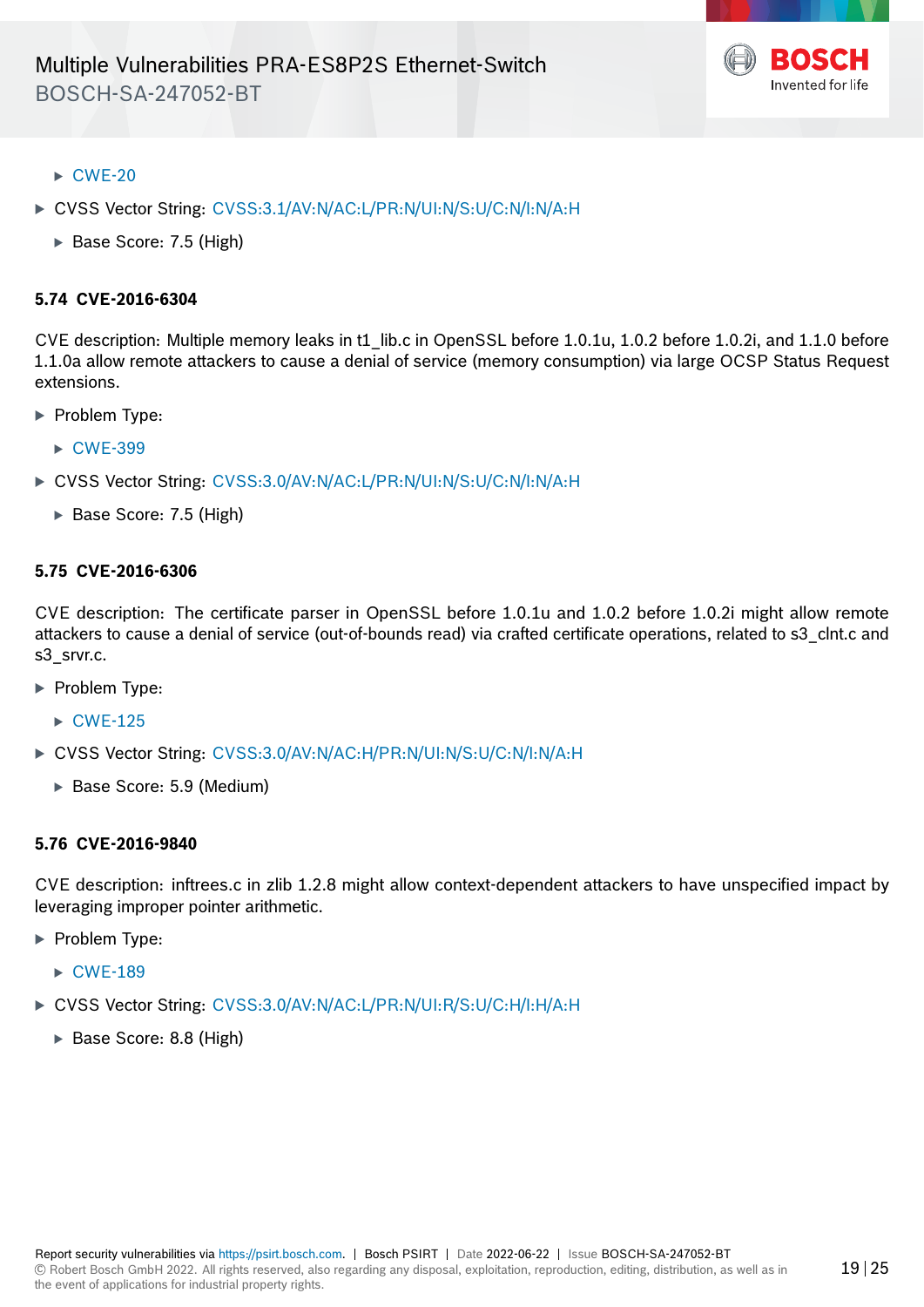

# **5.77 CVE-2016-9841**

CVE description: inffast.c in zlib 1.2.8 might allow context-dependent attackers to have unspecified impact by leveraging improper pointer arithmetic.

- · Problem Type:
	- $\triangleright$  [CWE-189](https://cwe.mitre.org/data/definitions/189.html)
- · CVSS Vector String: [CVSS:3.0/AV:N/AC:L/PR:N/UI:N/S:U/C:H/I:H/A:H](https://www.first.org/cvss/calculator/3.0#CVSS:3.0/AV:N/AC:L/PR:N/UI:N/S:U/C:H/I:H/A:H)
	- · Base Score: 9.8 (Critical)

# **5.78 CVE-2016-9842**

CVE description: The inflateMark function in inflate.c in zlib 1.2.8 might allow context-dependent attackers to have unspecified impact via vectors involving left shifts of negative integers.

- **Problem Type:** 
	- $\triangleright$  [CWE-189](https://cwe.mitre.org/data/definitions/189.html)
- · CVSS Vector String: [CVSS:3.0/AV:N/AC:L/PR:N/UI:R/S:U/C:H/I:H/A:H](https://www.first.org/cvss/calculator/3.0#CVSS:3.0/AV:N/AC:L/PR:N/UI:R/S:U/C:H/I:H/A:H)
	- · Base Score: 8.8 (High)

#### **5.79 CVE-2016-9843**

CVE description: The crc32\_big function in crc32.c in zlib 1.2.8 might allow context-dependent attackers to have unspecified impact via vectors involving big-endian CRC calculation.

- · Problem Type:
	- $\triangleright$  [CWE-189](https://cwe.mitre.org/data/definitions/189.html)
- · CVSS Vector String: [CVSS:3.0/AV:N/AC:L/PR:N/UI:N/S:U/C:H/I:H/A:H](https://www.first.org/cvss/calculator/3.0#CVSS:3.0/AV:N/AC:L/PR:N/UI:N/S:U/C:H/I:H/A:H)
	- · Base Score: 9.8 (Critical)

#### **5.80 CVE-2017-15906**

CVE description: The process\_open function in sftp-server.c in OpenSSH before 7.6 does not properly prevent write operations in readonly mode, which allows attackers to create zero-length files.

- **Problem Type:** 
	- ► [CWE-732](https://cwe.mitre.org/data/definitions/732.html)
- ▶ CVSS Vector String: [CVSS:3.0/AV:N/AC:L/PR:N/UI:N/S:U/C:N/I:L/A:N](https://www.first.org/cvss/calculator/3.0#CVSS:3.0/AV:N/AC:L/PR:N/UI:N/S:U/C:N/I:L/A:N)
	- · Base Score: 5.3 (Medium)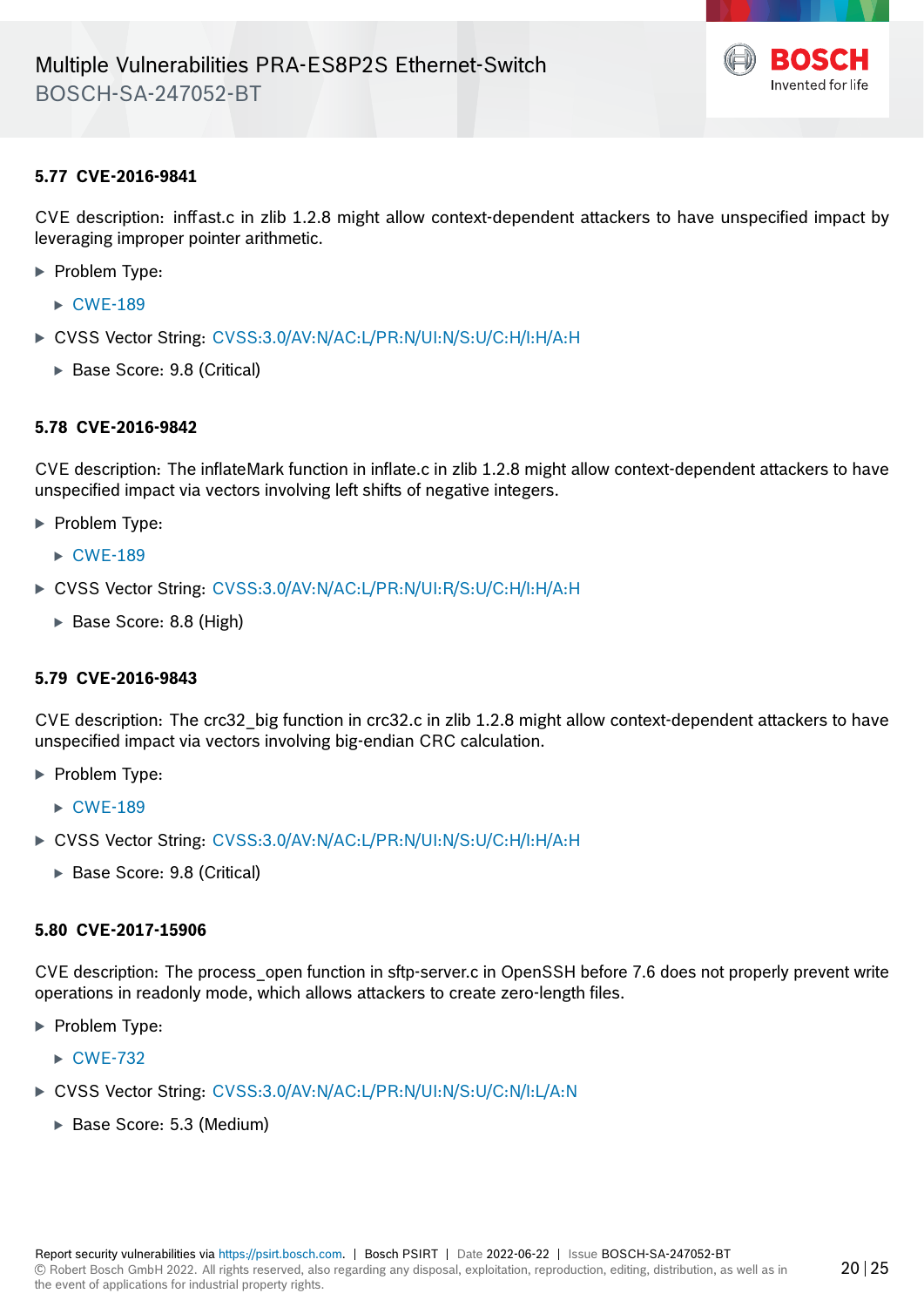

# **5.81 CVE-2017-3735**

CVE description: While parsing an IPAddressFamily extension in an X.509 certificate, it is possible to do a one-byte overread. This would result in an incorrect text display of the certificate. This bug has been present since 2006 and is present in all versions of OpenSSL before 1.0.2m and 1.1.0g.

- · Problem Type:
	- $\triangleright$  [CWE-119](https://cwe.mitre.org/data/definitions/119.html)
- ▶ CVSS Vector String: [CVSS:3.0/AV:N/AC:L/PR:N/UI:N/S:U/C:N/I:L/A:N](https://www.first.org/cvss/calculator/3.0#CVSS:3.0/AV:N/AC:L/PR:N/UI:N/S:U/C:N/I:L/A:N)
	- · Base Score: 5.3 (Medium)

#### **5.82 CVE-2017-9833**

CVE description: /cgi-bin/wapopen in BOA Webserver 0.94.14rc21 allows the injection of "../.." using the FILECAM-ERA variable (sent by GET) to read files with root privileges.

- **Problem Type:** 
	- $\triangleright$  [CWE-22](https://cwe.mitre.org/data/definitions/22.html)
- · CVSS Vector String: [CVSS:3.0/AV:N/AC:L/PR:N/UI:N/S:U/C:H/I:N/A:N](https://www.first.org/cvss/calculator/3.0#CVSS:3.0/AV:N/AC:L/PR:N/UI:N/S:U/C:H/I:N/A:N)
	- · Base Score: 7.5 (High)

#### **5.83 CVE-2018-1000116**

CVE description: NET-SNMP version 5.7.2 contains a heap corruption vulnerability in the UDP protocol handler that can result in command execution.

- · Problem Type:
	- ► [CWE-787](https://cwe.mitre.org/data/definitions/787.html)
- · CVSS Vector String: [CVSS:3.0/AV:N/AC:L/PR:N/UI:N/S:U/C:H/I:H/A:H](https://www.first.org/cvss/calculator/3.0#CVSS:3.0/AV:N/AC:L/PR:N/UI:N/S:U/C:H/I:H/A:H)
	- · Base Score: 9.8 (Critical)

#### **5.84 CVE-2018-18065**

CVE description: \_set\_key in agent/helpers/table\_container.c in Net-SNMP before 5.8 has a NULL Pointer Exception bug that can be used by an authenticated attacker to remotely cause the instance to crash via a crafted UDP packet, resulting in Denial of Service.

- · Problem Type:
	- $\triangleright$  [CWE-476](https://cwe.mitre.org/data/definitions/476.html)
- · CVSS Vector String: [CVSS:3.0/AV:N/AC:L/PR:L/UI:N/S:U/C:N/I:N/A:H](https://www.first.org/cvss/calculator/3.0#CVSS:3.0/AV:N/AC:L/PR:L/UI:N/S:U/C:N/I:N/A:H)
	- · Base Score: 6.5 (Medium)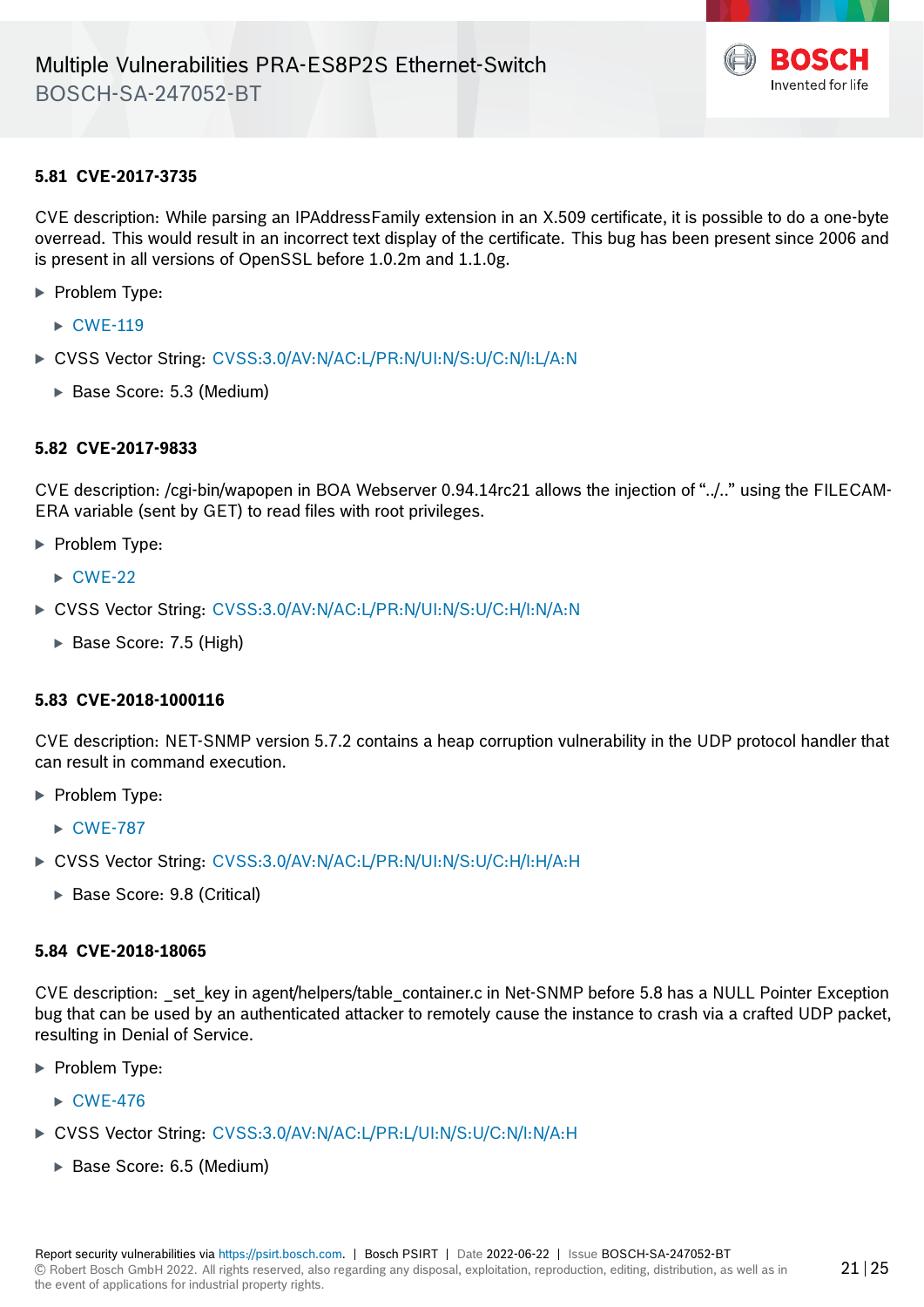

#### **5.85 CVE-2018-18066**

CVE description: snmp\_oid\_compare in snmplib/snmp\_api.c in Net-SNMP before 5.8 has a NULL Pointer Exception bug that can be used by an unauthenticated attacker to remotely cause the instance to crash via a crafted UDP packet, resulting in Denial of Service.

- · Problem Type:
	- $\triangleright$  [CWE-476](https://cwe.mitre.org/data/definitions/476.html)
- · CVSS Vector String: [CVSS:3.0/AV:N/AC:L/PR:N/UI:N/S:U/C:N/I:N/A:H](https://www.first.org/cvss/calculator/3.0#CVSS:3.0/AV:N/AC:L/PR:N/UI:N/S:U/C:N/I:N/A:H)
	- · Base Score: 7.5 (High)

#### **5.86 CVE-2018-21027**

CVE description: Boa through 0.94.14rc21 allows remote attackers to trigger an out-of-memory (OOM) condition because malloc is mishandled.

- **Problem Type:** 
	- $\triangleright$  [CWE-119](https://cwe.mitre.org/data/definitions/119.html)
- · CVSS Vector String: [CVSS:3.1/AV:N/AC:L/PR:N/UI:N/S:U/C:H/I:H/A:H](https://www.first.org/cvss/calculator/3.1#CVSS:3.1/AV:N/AC:L/PR:N/UI:N/S:U/C:H/I:H/A:H)
	- · Base Score: 9.8 (Critical)

#### **5.87 CVE-2018-21028**

CVE description: Boa through 0.94.14rc21 allows remote attackers to trigger a memory leak because of missing calls to the free function.

- · Problem Type:
	- $\triangleright$  [CWE-772](https://cwe.mitre.org/data/definitions/772.html)
- · CVSS Vector String: [CVSS:3.1/AV:N/AC:L/PR:N/UI:N/S:U/C:N/I:N/A:H](https://www.first.org/cvss/calculator/3.1#CVSS:3.1/AV:N/AC:L/PR:N/UI:N/S:U/C:N/I:N/A:H)
	- ▶ Base Score: 7.5 (High)

#### **5.88 CVE-2018-5732**

CVE description: Failure to properly bounds-check a buffer used for processing DHCP options allows a malicious server (or an entity masquerading as a server) to cause a buffer overflow (and resulting crash) in dhclient by sending a response containing a specially constructed options section. Affects ISC DHCP versions 4.1.0 -> 4.1-ESV-R15, 4.2.0 -> 4.2.8, 4.3.0 -> 4.3.6, 4.4.0

- ▶ Problem Type:
	- $\triangleright$  [CWE-119](https://cwe.mitre.org/data/definitions/119.html)
- · CVSS Vector String: [CVSS:3.0/AV:N/AC:L/PR:N/UI:N/S:U/C:N/I:N/A:H](https://www.first.org/cvss/calculator/3.0#CVSS:3.0/AV:N/AC:L/PR:N/UI:N/S:U/C:N/I:N/A:H)
	- · Base Score: 7.5 (High)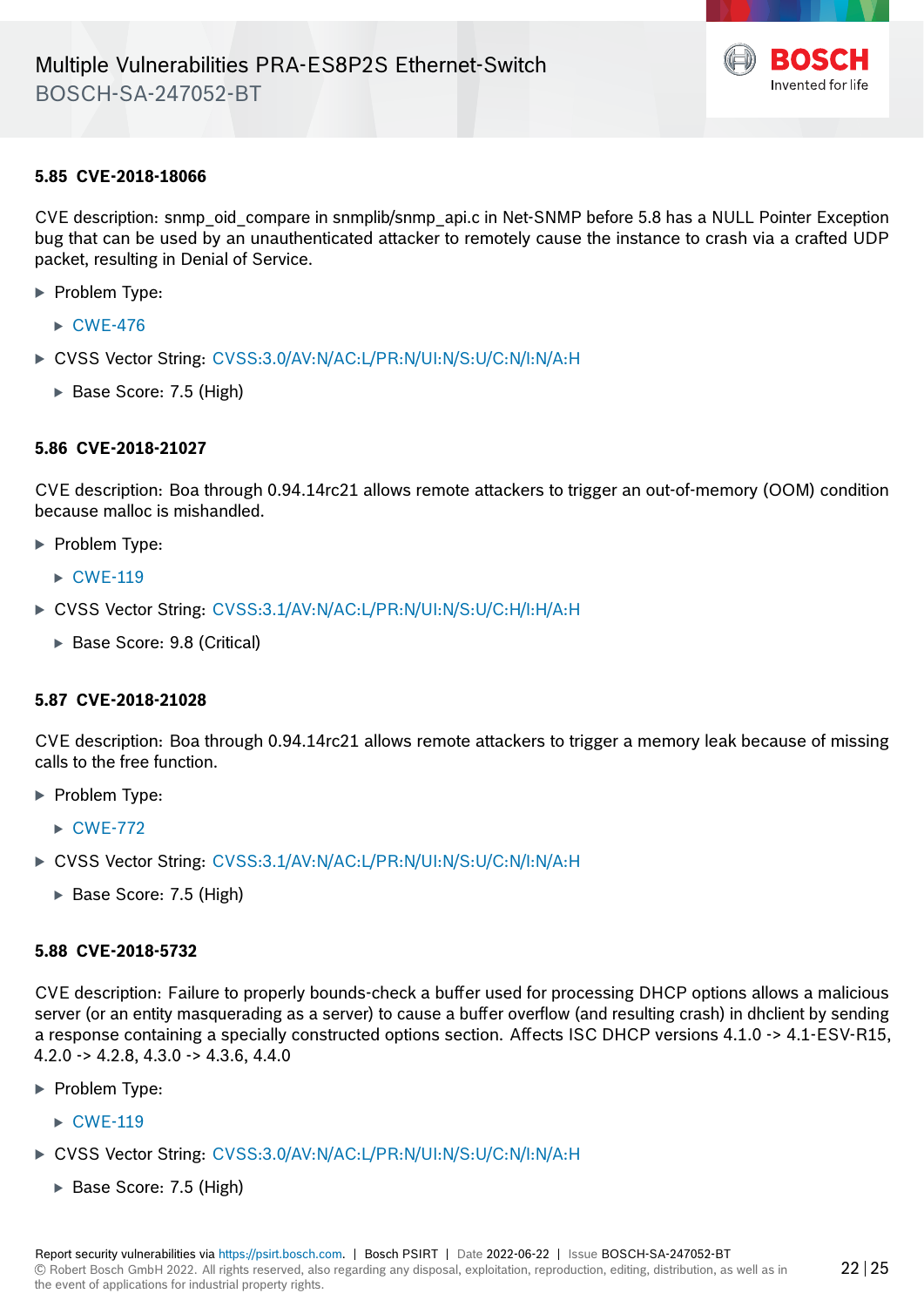

## **5.89 CVE-2019-17502**

CVE description: Hydra through 0.1.8 has a NULL pointer dereference and daemon crash when processing POST requests that lack a Content-Length header. read.c, request.c, and util.c contribute to this. The process header end() function calls boa\_atoi(), which ultimately calls atoi() on a NULL pointer.

- **Problem Type:** 
	- $\triangleright$  [CWE-476](https://cwe.mitre.org/data/definitions/476.html)
- · CVSS Vector String: [CVSS:3.1/AV:N/AC:L/PR:N/UI:N/S:U/C:N/I:N/A:H](https://www.first.org/cvss/calculator/3.1#CVSS:3.1/AV:N/AC:L/PR:N/UI:N/S:U/C:N/I:N/A:H)
	- · Base Score: 7.5 (High)

#### **5.90 CVE-2019-20892**

CVE description: net-snmp before 5.8.1.pre1 has a double free in usm\_free\_usmStateReference in snmplib/snmpusm.c via an SNMPv3 GetBulk request. NOTE: this affects net-snmp packages shipped to end users by multiple Linux distributions, but might not affect an upstream release.

- **Problem Type:** 
	- $\triangleright$  CWF-415
- · CVSS Vector String: [CVSS:3.1/AV:N/AC:L/PR:L/UI:N/S:U/C:N/I:N/A:H](https://www.first.org/cvss/calculator/3.1#CVSS:3.1/AV:N/AC:L/PR:L/UI:N/S:U/C:N/I:N/A:H)
	- · Base Score: 6.5 (Medium)

#### **5.91 CVE-2020-15861**

CVE description: Net-SNMP through 5.7.3 allows Escalation of Privileges because of UNIX symbolic link (symlink) following.

- **Problem Type:** 
	- $\triangleright$  [CWE-59](https://cwe.mitre.org/data/definitions/59.html)
- · CVSS Vector String: [CVSS:3.1/AV:L/AC:L/PR:L/UI:N/S:U/C:H/I:H/A:H](https://www.first.org/cvss/calculator/3.1#CVSS:3.1/AV:L/AC:L/PR:L/UI:N/S:U/C:H/I:H/A:H)
	- · Base Score: 7.8 (High)

#### **5.92 CVE-2020-15862**

CVE description: Net-SNMP through 5.7.3 has Improper Privilege Management because SNMP WRITE access to the EXTEND MIB provides the ability to run arbitrary commands as root.

- · Problem Type:
	- $\triangleright$  [CWE-269](https://cwe.mitre.org/data/definitions/269.html)
- · CVSS Vector String: [CVSS:3.1/AV:L/AC:L/PR:L/UI:N/S:U/C:H/I:H/A:H](https://www.first.org/cvss/calculator/3.1#CVSS:3.1/AV:L/AC:L/PR:L/UI:N/S:U/C:H/I:H/A:H)
	- · Base Score: 7.8 (High)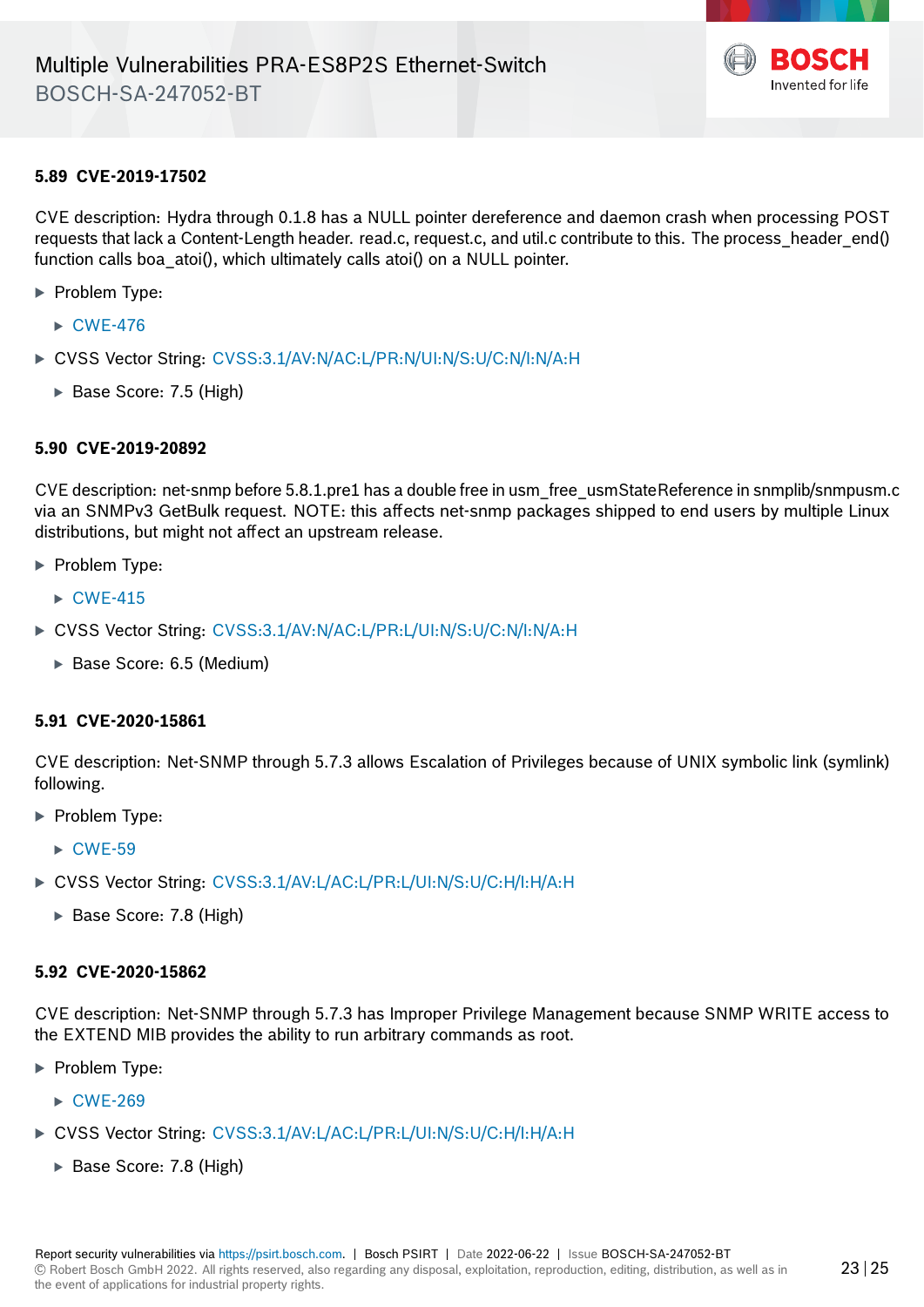

#### **5.93 CVE-2022-32534**

CVE description: The Bosch Ethernet switch PRA-ES8P2S with software version 1.01.05 and earlier was found to be vulnerable to command injection through its diagnostics web interface. This allows execution of shell commands.

- · Problem Type:
	- ▶ [CWE-20 Improper Input Validation](https://cwe.mitre.org/data/definitions/20.html)
- · CVSS Vector String: [CVSS:3.1/AV:N/AC:L/PR:L/UI:N/S:U/C:H/I:H/A:H](https://www.first.org/cvss/calculator/3.1#CVSS:3.1/AV:N/AC:L/PR:L/UI:N/S:U/C:H/I:H/A:H)
	- · Base Score: 8.8 (High)

#### **5.94 CVE-2022-32535**

CVE description: The Bosch Ethernet switch PRA-ES8P2S with software version 1.01.05 runs its web server with root privilege. In combination with CVE-2022-23534 this could give an attacker root access to the switch.

- · Problem Type:
	- · [CWE-250 Execution with Unnecessary Privileges](https://cwe.mitre.org/data/definitions/250.html)
- · CVSS Vector String: [CVSS:3.1/AV:N/AC:H/PR:N/UI:N/S:U/C:L/I:L/A:N](https://www.first.org/cvss/calculator/3.1#CVSS:3.1/AV:N/AC:H/PR:N/UI:N/S:U/C:L/I:L/A:N)
	- · Base Score: 4.8 (Medium)

#### **5.95 CVE-2022-32536**

CVE description: The user access rights validation in the web server of the Bosch Ethernet switch PRA-ES8P2S with software version 1.01.05 was insufficient. This would allow a non-administrator user to obtain administrator user access rights.

- · Problem Type:
	- · [CWE-269 Improper Privilege Management](https://cwe.mitre.org/data/definitions/269.html)
- · CVSS Vector String: [CVSS:3.1/AV:N/AC:L/PR:L/UI:N/S:U/C:H/I:H/A:H](https://www.first.org/cvss/calculator/3.1#CVSS:3.1/AV:N/AC:L/PR:L/UI:N/S:U/C:H/I:H/A:H)
	- · Base Score: 8.8 (High)

## **6 Remarks**

#### **6.1 Security Update Information**

With respect to Directive (EU) 2019/770 and Directive (EU) 2019/771 and their national transposition laws, please note:

It is your responsibility to download and/or install any security updates provided by us, for example to maintain product or data security. If you fail to install a security update provided to you within a reasonable period of time, we will not be liable for any product defect solely due to the absence of such security update.

Alternatively, we are entitled to directly download and/or install security updates regardless of your settings. In these cases, we will provide you with the relevant information, e.g. in this security advisory.